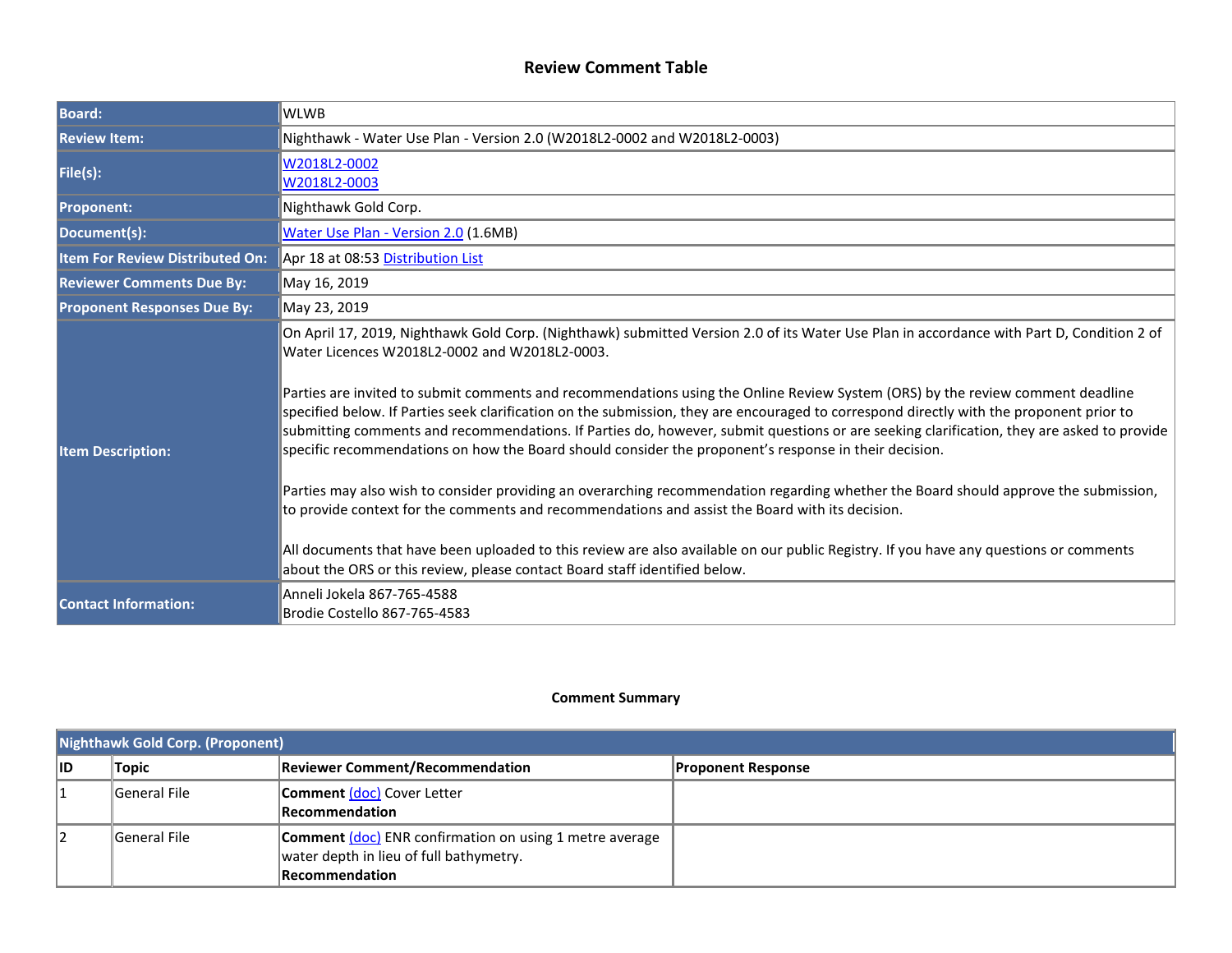|     | <b>Fisheries and Oceans Canada: Triage Group Fisheries Protection Program</b> |                                                                                                                                                                                                                                                                                                                                                                                                                                                                                                                                                                                                                                                                                                                                                                                                                                                                                                                                                                                                                                                                                                                                                                                                                                                                                                                       |                                                                                                                                                                                                                                                                                                                                                                                                                                                                                                                            |  |
|-----|-------------------------------------------------------------------------------|-----------------------------------------------------------------------------------------------------------------------------------------------------------------------------------------------------------------------------------------------------------------------------------------------------------------------------------------------------------------------------------------------------------------------------------------------------------------------------------------------------------------------------------------------------------------------------------------------------------------------------------------------------------------------------------------------------------------------------------------------------------------------------------------------------------------------------------------------------------------------------------------------------------------------------------------------------------------------------------------------------------------------------------------------------------------------------------------------------------------------------------------------------------------------------------------------------------------------------------------------------------------------------------------------------------------------|----------------------------------------------------------------------------------------------------------------------------------------------------------------------------------------------------------------------------------------------------------------------------------------------------------------------------------------------------------------------------------------------------------------------------------------------------------------------------------------------------------------------------|--|
| ID. | <b>Topic</b>                                                                  | <b>Reviewer Comment/Recommendation</b>                                                                                                                                                                                                                                                                                                                                                                                                                                                                                                                                                                                                                                                                                                                                                                                                                                                                                                                                                                                                                                                                                                                                                                                                                                                                                | <b>Proponent Response</b>                                                                                                                                                                                                                                                                                                                                                                                                                                                                                                  |  |
| 1   | <b>Water Usage: Fisheries</b><br>Act                                          | <b>Comment (doc)</b> The Fisheries Act requires that projects avoid<br>causing serious harm to fish unless authorized by the<br>Minister of Fisheries and Oceans Canada. This applies to<br>work being conducted in or near waterbodies that support<br>fish that are part of, or that support a commercial,<br>recreational or Aboriginal fishery. DFO has reviewed the<br>Proponent's application pursuant to its mandate to<br>determine whether it is likely to result in serious harm to fish<br>which is prohibited under subsection 35(1) of the Fisheries<br>Act unless authorized. The proposal includes water<br>withdrawal for mineral exploration. Given the large number<br>of lakes listed in the Water Use Plan Version 2.0, it is difficult<br>for DFO to properly assess impacts to fish and fish habitat.<br>Recommendation In order for DFO to complete the review<br>of your proposal, we ask that you complete the attached<br>request for review form or visit our website to download the<br>form (www.dfo-mpo.gc.ca/pnw-ppe/reviews-revues/index-<br>eng.html).                                                                                                                                                                                                                               | May 23: During the review process for W2018L2-002 and W2018L2-003, DFO<br>determined that the proposal will not result in serious harm to fish or<br>prohibited effects on listed aquatic species at risk. A Request for Review was<br>submitted to DFO on 21 May 2019. On 23 May 2019, DFO added a new<br>response indicating that the proposal has been identified as a project where a<br>Fisheries Act authorization is not required given that serious harm to fish can<br>be avoided by following standard measures. |  |
| 2   | General Application and<br>Water Use Plan                                     | <b>Comment (Submitted after Due Date) The Fisheries</b><br>Protection Program (the Program) of Fisheries and Oceans<br>Canada received the proposal for the Nighthawk, Indin Lakes<br>Gold Project, Water Use Plan, Version 2.0 (W2018L2-0002<br>and W2018L2-0003) which includes water taking, on April 18,<br>2019. The Program provided our comments to the<br>Wek'èezhii Land and Water Board (the Board) on May 16,<br>2019. In response to our comments, the Program received a<br>Request for Review form from D. Panayi, Golder Associates<br>Ltd. on May 21, 2019.  Based on the additional<br>information provided by D. Panayi in a telephone<br>conversation May 22, 2019, it is our understanding that<br>water body volume calculations will be revised to reflect an<br>assumed mean water depth of 1m and that total water<br>withdrawal from a single waterbody will be significantly<br>below the proposed maximum water taking volumes<br>originally proposed. With this new information, the<br>Program's concerns have been addressed.<br>Recommendation The proposal has been identified as a<br>project where a <i>Fisheries Act</i> authorization is not required<br>given that serious harm to fish can be avoided by following<br>standard measures. In order to comply with the Act, it is | May 23: No comment.                                                                                                                                                                                                                                                                                                                                                                                                                                                                                                        |  |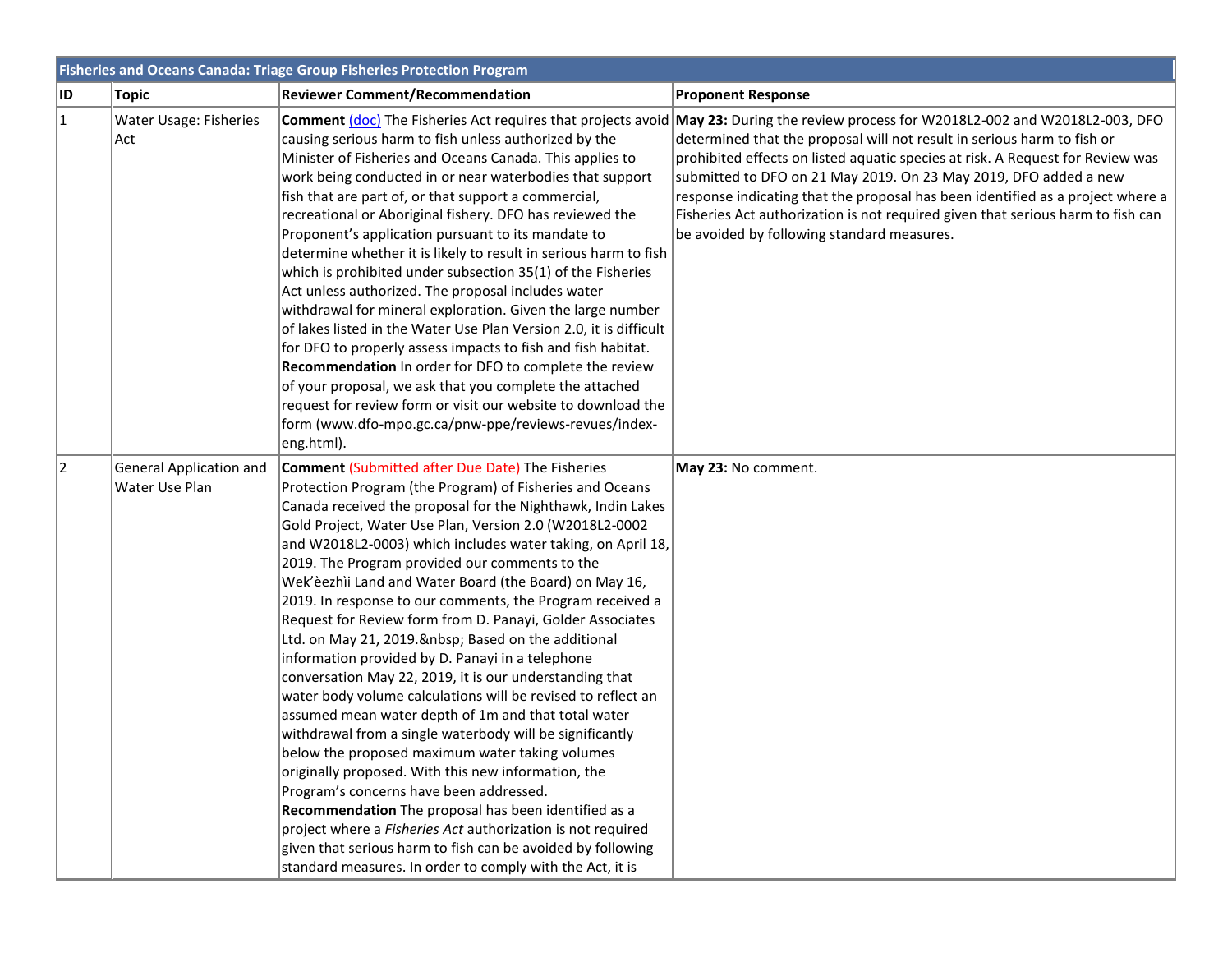|    |                                       | recommended that the proponent follow our guidance tools<br>which can be found at the following website<br>(http://www.dfo-mpo.gc.ca/pnw-ppe/measures-<br>mesures/measures-mesures-eng.html). It remains the<br>proponent's responsibility to meet the other requirements of<br>federal, territorial and municipal agencies. Should the plans<br>change or if the proponent omitted some information in the                                                                                                                                                                                                                                                                                                                                                                                                                                                                                                                                                                                                                                                                                                                                                                                                                                                                                                                                                                                                                 |                                                                             |
|----|---------------------------------------|-----------------------------------------------------------------------------------------------------------------------------------------------------------------------------------------------------------------------------------------------------------------------------------------------------------------------------------------------------------------------------------------------------------------------------------------------------------------------------------------------------------------------------------------------------------------------------------------------------------------------------------------------------------------------------------------------------------------------------------------------------------------------------------------------------------------------------------------------------------------------------------------------------------------------------------------------------------------------------------------------------------------------------------------------------------------------------------------------------------------------------------------------------------------------------------------------------------------------------------------------------------------------------------------------------------------------------------------------------------------------------------------------------------------------------|-----------------------------------------------------------------------------|
|    |                                       | proposal such that the proposal meets the criteria for a site<br>specific review, as described on our website<br>(http://www.dfo-mpo.gc.ca/pnw-ppe/index-eng.html), they<br>should complete and submit the request for review form<br>that is also available on the website.                                                                                                                                                                                                                                                                                                                                                                                                                                                                                                                                                                                                                                                                                                                                                                                                                                                                                                                                                                                                                                                                                                                                                |                                                                             |
|    | <b>GNWT - ENR: Central Email GNWT</b> |                                                                                                                                                                                                                                                                                                                                                                                                                                                                                                                                                                                                                                                                                                                                                                                                                                                                                                                                                                                                                                                                                                                                                                                                                                                                                                                                                                                                                             |                                                                             |
| ID | Topic                                 | <b>Reviewer Comment/Recommendation</b>                                                                                                                                                                                                                                                                                                                                                                                                                                                                                                                                                                                                                                                                                                                                                                                                                                                                                                                                                                                                                                                                                                                                                                                                                                                                                                                                                                                      | <b>Proponent Response</b>                                                   |
| 9  | <b>General File</b>                   | Comment (doc) ENR Letter with Comments and<br>Recommendations<br><b>Recommendation</b>                                                                                                                                                                                                                                                                                                                                                                                                                                                                                                                                                                                                                                                                                                                                                                                                                                                                                                                                                                                                                                                                                                                                                                                                                                                                                                                                      |                                                                             |
| 1  | Topic 1: Lardass Lake<br>Bathymetry   | <b>Comment</b> According to Table 1, the mean and maximum<br>depths of Lardass Lake are unknown. ENR notes that a<br>bathymetry study for Lardass Lake is referenced in the<br>Damoti Lake Site Interim Closure and Reclamation Plan<br>Version 3.2. This study concluded that the lake has one<br>deeper hole at the south end (4.55 m) and an average depth<br>of 1.82 m (Gartner Lee, 2007). Section 3.1 explains that<br>several assumptions were applied to estimate the maximum<br>number of drilling days for each lake during open-water and<br>under-ice conditions. One of these assumptions includes<br>"Where bathymetry data were not available, mean water<br>depth is assumed to be 3 m." ENR cautions that this could<br>result in significantly over estimating the amount of water<br>available in the lake for use (i.e. the maximum number of<br>days of use prior to conducting a lake assessment). For<br>example, since the actual average depth of Lardass Lake is<br>1.82 m instead of the assumed 3 m, this results in 154<br>maximum potential drill days under-ice, instead of the<br>estimated 724 days listed in Table 2. According to Table 1,<br>only three out of the 84 potential water sources have known<br>mean and maximum depths.<br>Recommendation 1) ENR recommends Nighthawk include<br>the bathymetry information for Lardass Lake in Table 1 and<br>adjust Table 2 accordingly. | May 23: This change will be made to the next version of the Water Use Plan. |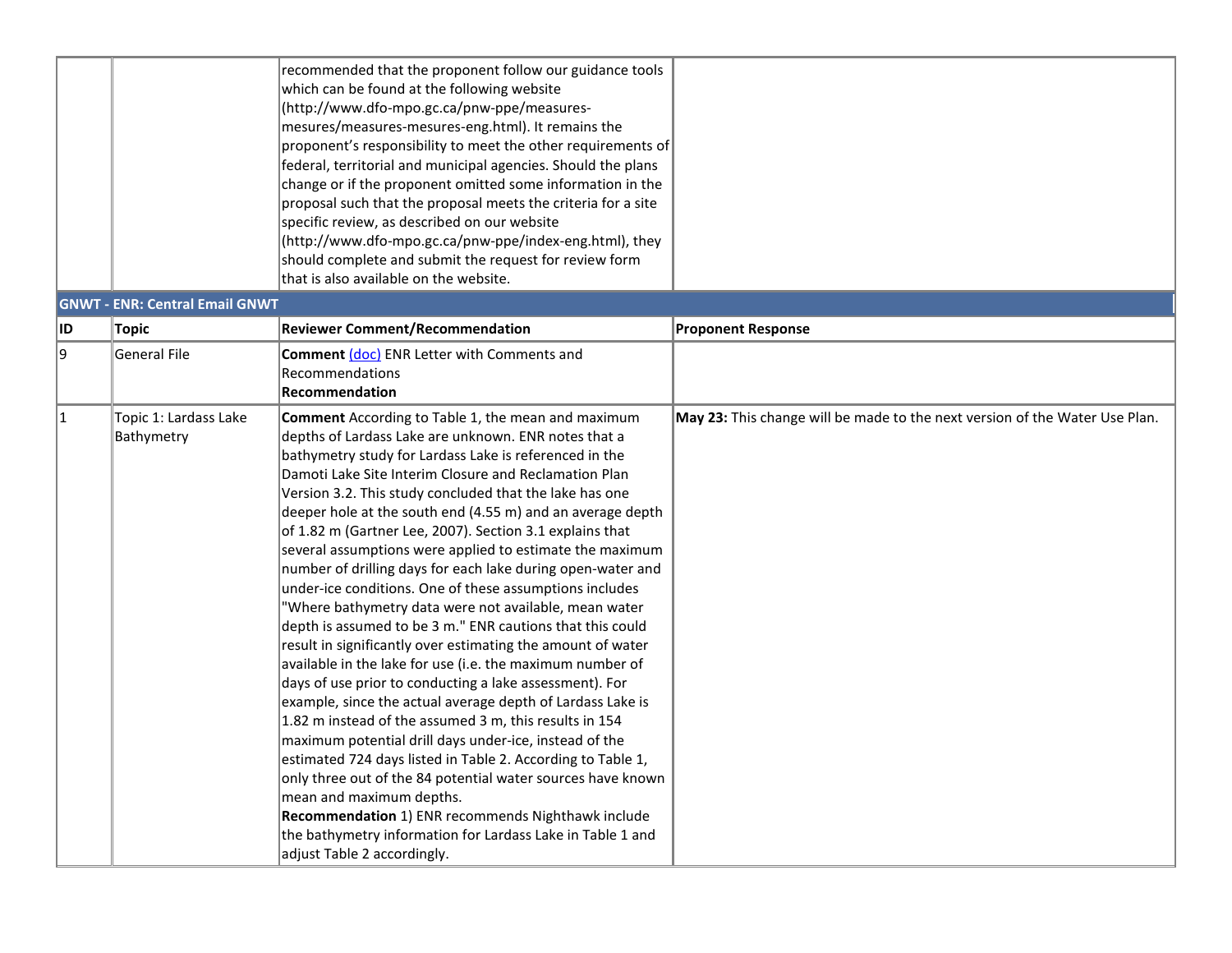| 2  | None                                            | <b>Comment None</b><br>Recommendation 2) ENR recommends Nighthawk not use a<br>mean depth of 3 m for lakes where bathymetry data is not<br>available.                                                                                                                                                                                                                                                                                                                                                                                                                                                                                                                                                                                                                                                                                                                                                                                                                                                                                                                                                                                                                                                                                                                                                                                                                                                                                                                                | May 23: Following discussions with ENR, Nighthawk is willing to revise the<br>assumed mean depth from 3 metres to 1 metre to estimate lake volume when<br>bathymetry is not available.                                                                                                                                                                                                                                                                                                                                                                                                                                                                                                                                                                                                                                                                           |
|----|-------------------------------------------------|--------------------------------------------------------------------------------------------------------------------------------------------------------------------------------------------------------------------------------------------------------------------------------------------------------------------------------------------------------------------------------------------------------------------------------------------------------------------------------------------------------------------------------------------------------------------------------------------------------------------------------------------------------------------------------------------------------------------------------------------------------------------------------------------------------------------------------------------------------------------------------------------------------------------------------------------------------------------------------------------------------------------------------------------------------------------------------------------------------------------------------------------------------------------------------------------------------------------------------------------------------------------------------------------------------------------------------------------------------------------------------------------------------------------------------------------------------------------------------------|------------------------------------------------------------------------------------------------------------------------------------------------------------------------------------------------------------------------------------------------------------------------------------------------------------------------------------------------------------------------------------------------------------------------------------------------------------------------------------------------------------------------------------------------------------------------------------------------------------------------------------------------------------------------------------------------------------------------------------------------------------------------------------------------------------------------------------------------------------------|
| 3  | Topic 2: Total Water<br><b>Volume Estimates</b> | Comment Water licence W2018L2-003 Part D, Item 2<br>requires a minimum of 60 days prior to the use of water, the<br>Licensee shall submit a Water Use Plan to the Board, for<br>approval. The Water Use Plan shall contain the following<br>information: a. Name and location of the lake(s) to be used<br>as a Water Source; b. Anticipated daily withdrawal volumes<br>and duration of use, including a comparison of the total<br>water volume requested for use against the total water<br>volume available; c. Any available bathymetric information,<br>including maximum depths; d. Any available information on<br>other water uses from the source(s). The inclusion of Part D,<br>Item 2 in the water licence is understood by ENR to require<br>the submission of information outlining the total water<br>volume available and total withdrawal volumes to allow<br>reviewers the ability to assess the potential impacts to the<br>source lakes. ENR previously commented in review of the<br>water licence applications (ENR comment #20 & #26), that<br>water sources not be approved until additional information<br>is provided including bathymetric information on each<br>source (depths and available water under-ice).<br>Recommendation 1) Given the issue noted for Lardass Lake,<br>ENR recommends the Board not approve the additional<br>water sources proposed in the Water Use Plan Version 2.0<br>until more information is provided on these sources. | May 23: Water Licence W2018L2-003 Part D, Item 2 requests 'any available<br>bathymetric information'. This does not preclude the approval of water<br>withdrawal from lakes where bathymetry is not available. Nighthawk has<br>presented all the available bathymetric information that could be found from<br>the references listed on Page 4 of the Water Use Plan. The Plan will be<br>updated to include the information from Gartner Lee 2007 described above.                                                                                                                                                                                                                                                                                                                                                                                             |
| 14 | Topic 3: Field<br>Confirmation Approach         | <b>Comment</b> In Version 1.0 of the Water Use Plan, Nighthawk<br>proposed "A minimum of three depth measurements within<br>500 metres of the proposed withdrawal sites will be used to<br>confirm that Spider Lake has sufficient depth for water<br>withdrawal." Nighthawk has carried this approach into<br>Version 2.0 and proposes in Section 3.2 that "Where no<br>historic bathymetric information is available, or if lake depth<br>is 3.0 metres or less at the withdrawal location, a minimum<br>of three depth measurements within 500 metres of the<br>proposed withdrawal sites will confirm that lakes have<br>sufficient depth for water withdrawal." Nighthawk therefore<br>proposes to apply this approach to 81 different water<br>sources whose bathymetry is unknown and many of which<br>have significantly smaller surface areas. ENR notes that it<br>only supported this as an acceptable approach for Spider                                                                                                                                                                                                                                                                                                                                                                                                                                                                                                                                                | May 23: Nighthawk has proposed to add further precaution to the annual<br>withdrawal limits by revising the assumed mean depth from 3 metres to 1<br>metre to estimate lake volume when bathymetry is not available. Nighthawk<br>will continue to stay within the Water Licence limits (W2018L2-0002 for<br>federal lands allows withdrawal of 179 m3 per day and W2018L2-0003 for<br>territorial lands allows withdrawal of 120 m3 per day) and report actual water<br>withdrawal by lake and month in the Annual Water Licence Report. It is<br>unclear why ENR would request bathymetry for larger body lakes when the<br>volume of water available for withdrawal from larger lakes far exceeds that<br>allowable under the Water Licence, even when an average depth of 1 metre is<br>assume (updated withdrawal limits are provided in the cover letter). |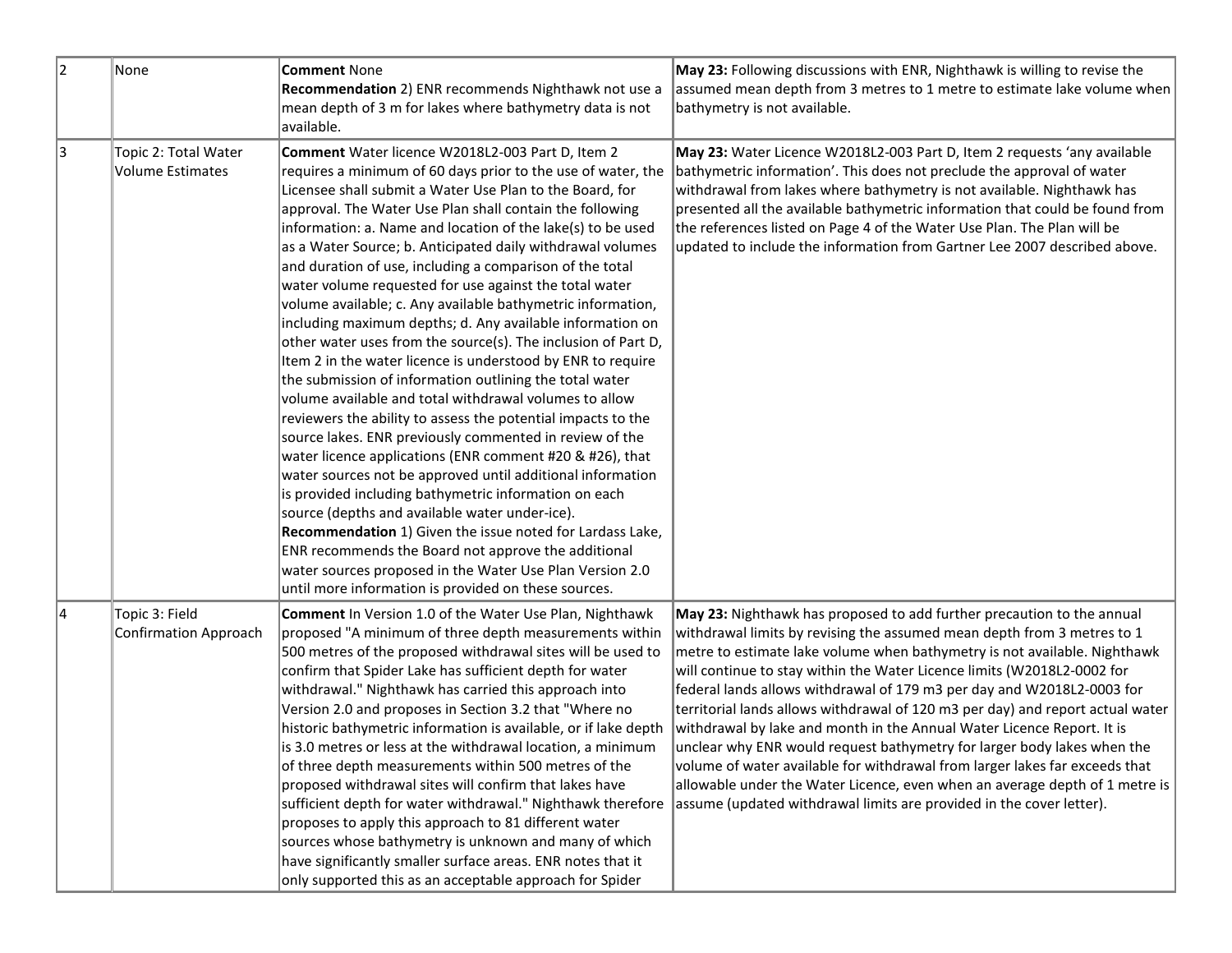|    |                                                          | Lake in Version 1.0 based on the large surface area of the<br>lake of 16,138,324 m2 (15,420,407 m2 as noted in Version<br>2.0) and the limited volume proposed for removal within<br>Version 1.0 (2,514.24 m3 - which at a conservative estimate<br>of even 1 m mean depth would equate to a water usage of a<br>fraction of a percentage).<br>Recommendation 1) As outlined in previous comment<br>significant uncertainty exists in volume estimates based on<br>the use of 3m mean depth. ENR recommends that more<br>accurate estimates be provided for select larger body lakes in<br>quadrants were future drilling may occur. This approach<br>would add water sources in areas where drilling may occur in<br>the future but will also provide total water use amounts from<br>these sources rather than restricting use to a fraction of the<br>percentage available.                                                                                                                                                                                                                       |                                                                                                                                                                                                                                                                                                                                                                                                                                                                                                                                                                                                                                                                                                                                                                                                                                                                                                                                                                                                                                                                                                                                                                                                                                                 |
|----|----------------------------------------------------------|------------------------------------------------------------------------------------------------------------------------------------------------------------------------------------------------------------------------------------------------------------------------------------------------------------------------------------------------------------------------------------------------------------------------------------------------------------------------------------------------------------------------------------------------------------------------------------------------------------------------------------------------------------------------------------------------------------------------------------------------------------------------------------------------------------------------------------------------------------------------------------------------------------------------------------------------------------------------------------------------------------------------------------------------------------------------------------------------------|-------------------------------------------------------------------------------------------------------------------------------------------------------------------------------------------------------------------------------------------------------------------------------------------------------------------------------------------------------------------------------------------------------------------------------------------------------------------------------------------------------------------------------------------------------------------------------------------------------------------------------------------------------------------------------------------------------------------------------------------------------------------------------------------------------------------------------------------------------------------------------------------------------------------------------------------------------------------------------------------------------------------------------------------------------------------------------------------------------------------------------------------------------------------------------------------------------------------------------------------------|
| 15 | Topic 4: Lardass Lake<br>Post-Closure                    | <b>Comment</b> The Water Use Plan includes Lardass Lake as a<br>potential water source for drilling. As well, the Damoti Lake<br>Site Interim Closure and Reclamation Plan Version 3.2 (ICRP<br>$\vert v.$ 3.2) identifies that runoff from the waste rock piles and<br>portal area discharges into Lardass Lake. To predict the<br>quality of water in Lardass Lake post-closure, the ICRP v. 3.2<br>includes a water quality model that combines predicted site<br>discharge, runoff from the remainder of the Lardass Lake<br>catchment and the volume of Lardass Lake itself. ENR notes<br>it is unclear if Nighthawk has considered the potential<br>model predictions. It is currently unclear if withdrawing<br>water for drilling from Lardass Lake would change the model<br>predictions for post-closure conditions and therefore impact<br>the ability for closure activities to achieve closure criteria.<br>Recommendation 1) ENR recommends Nighthawk clarify if<br>potential water withdrawals from Lardass Lake could impact<br>the closure and reclamation of the Damoti Lake Site. | May 23: The Water Use Plan can be updated to reflect the average depth of<br>Lardass Lake 1.82 metres, based on bathymetry survey conducted by Gartner<br>Lee (2007).   Water quality in Lardass Lake is proposed to be monitored<br>as part of the ICRP. It is therefore important that the volume of the lake does<br>not change significantly as a result of water withdrawal, since this volume was<br>used in the mixing model to predict water quality after closure of the waste<br>rock piles. The Lardass Lake water balance model developed for the ICRP<br>resulted in a net catchment inflow into the lake of 220,000 m3/year. The<br>water balance assumes that the volume of the lake remains constant year-<br>over-year, with an average outflow (inflow minus evaporative loss from the<br>implications of withdrawing water from Lardass Lake in these surface) of 165,000 m3. This indicates that the average volume discharged<br>from the lake under natural conditions is much more than the proposed<br>annual withdrawal limit. As such the impact on Lardass Lake will be negligible<br>and within uncertainties associated with model error and interannual climate<br>variability, if it is used as a source at all. |
| 16 | Topic 5: Territorial and<br><b>Federal Water Sources</b> | <b>Comment</b> In the cover letter to the Water Use Plan Version<br>2.0, Nighthawk explains: Some of the lakes identified in this<br>Water Use Plan span federal and territorial land (see Table 1<br>of the Plan), and so it is not clear if water use from these<br>lakes will fall under W2018L2-0002 or W2018L2-0003.<br>Nighthawk suggests that in these instances the withdrawal<br>should be licenced and inspected as territorial waters under<br>W2018L2-0003, as most water withdrawal will occur under<br>this licence. We expect the Wek'eezhii Land and Water<br>Board to make a final determination on this matter. ENR                                                                                                                                                                                                                                                                                                                                                                                                                                                                | May 23: Nighthawk will defer to the decision of the WLWB, but would prefer<br>that any water use discussions with Inspectors required by the Plan only<br>involve one inspector in instances where a lake spans federal and territorial<br>waters.                                                                                                                                                                                                                                                                                                                                                                                                                                                                                                                                                                                                                                                                                                                                                                                                                                                                                                                                                                                              |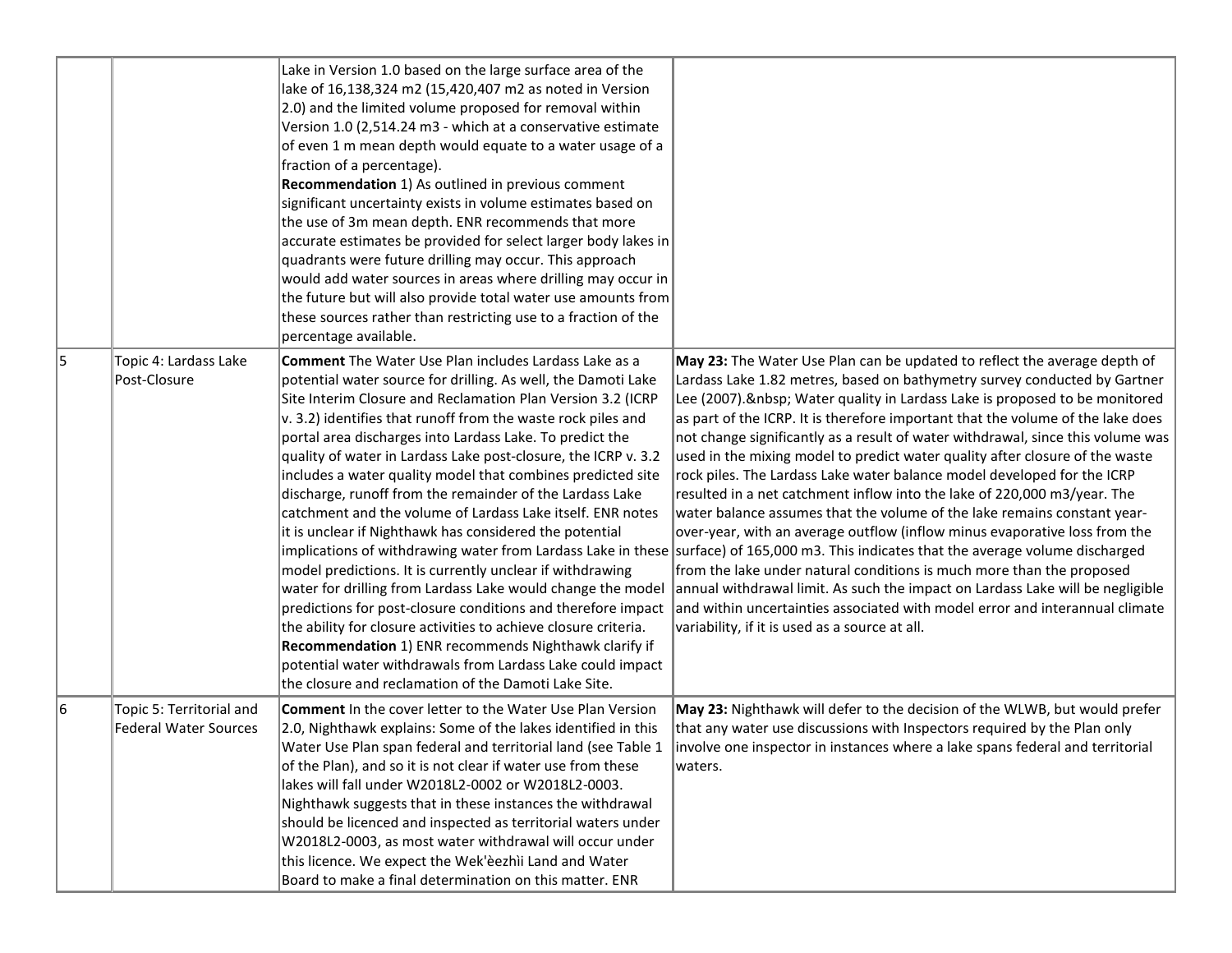|    |                                                         | believes water sources that span federal and territorial land<br>should be licenced and inspected under both the federal and<br>territorial water licences. This would prevent situations<br>where water use if authorized for the same water source<br>from two separate areas resulting in over allocation. When<br>reporting water use according to each licence, Nighthawk<br>should ensure that it is clear which water sources are<br>reported under both licences to make sure these quantities<br>lare not counted twice.<br>Recommendation 1) ENR recommends the Board licence the<br>use of water from water sources that span federal and<br>territorial land under both the federal and territorial water<br>licences for the reason noted above. |                                                                                                                                                                                                                                                                                                                                                                                                                                                                                          |
|----|---------------------------------------------------------|---------------------------------------------------------------------------------------------------------------------------------------------------------------------------------------------------------------------------------------------------------------------------------------------------------------------------------------------------------------------------------------------------------------------------------------------------------------------------------------------------------------------------------------------------------------------------------------------------------------------------------------------------------------------------------------------------------------------------------------------------------------|------------------------------------------------------------------------------------------------------------------------------------------------------------------------------------------------------------------------------------------------------------------------------------------------------------------------------------------------------------------------------------------------------------------------------------------------------------------------------------------|
| 17 | None                                                    | <b>Comment None</b><br>Recommendation 2) ENR recommends Nighthawk ensure<br>that when reporting water use, it is clear which sources are<br>reported under both licences to make sure these quantities<br>are not inadvertently counted twice.                                                                                                                                                                                                                                                                                                                                                                                                                                                                                                                | May 23: Nighthawk will report water use as directed by the WLWB.                                                                                                                                                                                                                                                                                                                                                                                                                         |
| 18 | Topic 6: References                                     | Comment Gartner Lee (Gartner Lee Limited). 2007. Aquatic<br>Baseline Study; Technical Report for Damoti Gold Project<br>2006 draft for discussion. Prepared for Anaconda Gold Corp.<br>Recommendation 1) ENR recommends that the Board note<br>the reference supplied in support of ENR's comments and<br>recommendations.                                                                                                                                                                                                                                                                                                                                                                                                                                    | May 23: No comment.                                                                                                                                                                                                                                                                                                                                                                                                                                                                      |
|    | <b>WLWB: Brodie Costello</b>                            |                                                                                                                                                                                                                                                                                                                                                                                                                                                                                                                                                                                                                                                                                                                                                               |                                                                                                                                                                                                                                                                                                                                                                                                                                                                                          |
| ID | Topic                                                   | <b>Reviewer Comment/Recommendation</b>                                                                                                                                                                                                                                                                                                                                                                                                                                                                                                                                                                                                                                                                                                                        | <b>Proponent Response</b>                                                                                                                                                                                                                                                                                                                                                                                                                                                                |
| 11 | Section 3.1 - Water<br>withdrawal limits<br>assumptions | <b>Comment</b> The Water Use Plan states the "daily drill water<br>use is estimated at up to 31.04 m3 per drill per day".<br>Recommendation Please explain how this daily drill water<br>use estimate has been determined.                                                                                                                                                                                                                                                                                                                                                                                                                                                                                                                                    | May 23: The estimated average daily water usage of 31.04 m3 per drill rig is<br>based upon previous experience and legacy measurements and has been used<br>to calculate water withdrawal in previous Nighthawk Annual Water Licence<br>Report.                                                                                                                                                                                                                                          |
| 12 | Section 3.1 - Water<br>withdrawal limits<br>assumptions | <b>Comment</b> The Water Use Plan states that "ice thickness<br>during the winter is assumed to be 1.5m".<br>Recommendation (1) Please provide rationale for the<br>assumed ice thickness of 1.5m. (2) Explain, with supporting<br>rationale, whether this assumption is considered<br>conservative.                                                                                                                                                                                                                                                                                                                                                                                                                                                          | May 23: This estimate for ice thickness is provided by the DFO Protocol for<br>Winter Water Withdrawal from Ice-covered Waterbodies in the Northwest<br>Territories and Nunavut. This protocol suggests a Maximum Expected Ice<br>Thickness of 1.5 m for areas "Below the Tree Line - North of Fort Simpson".<br>Based on Nighthawk's observations, this is a very conservative estimate. The<br>next version of the Plan can be updated to cite this Protocol for the ice<br>thickness. |
| 3  | Section 3.1 - Water<br>withdrawal limits<br>assumptions | Comment The majority of proposed water sources in Table 1<br>have an unknown mean and maximum depth. In Table 2,<br>Nighthawk provides estimates of available water for these<br>lakes based on the assumption that mean water depth is 3                                                                                                                                                                                                                                                                                                                                                                                                                                                                                                                     | May 23: Three metres is the Minimum Waterbody depth Required for 10%<br>Water Withdrawal in the DFO Protocol for Winter Water Withdrawal from Ice-<br>covered Waterbodies in the Northwest Territories and Nunavut (the<br>Protocol). Regardless, Nighthawk is willing to use an assumed depth of 1                                                                                                                                                                                      |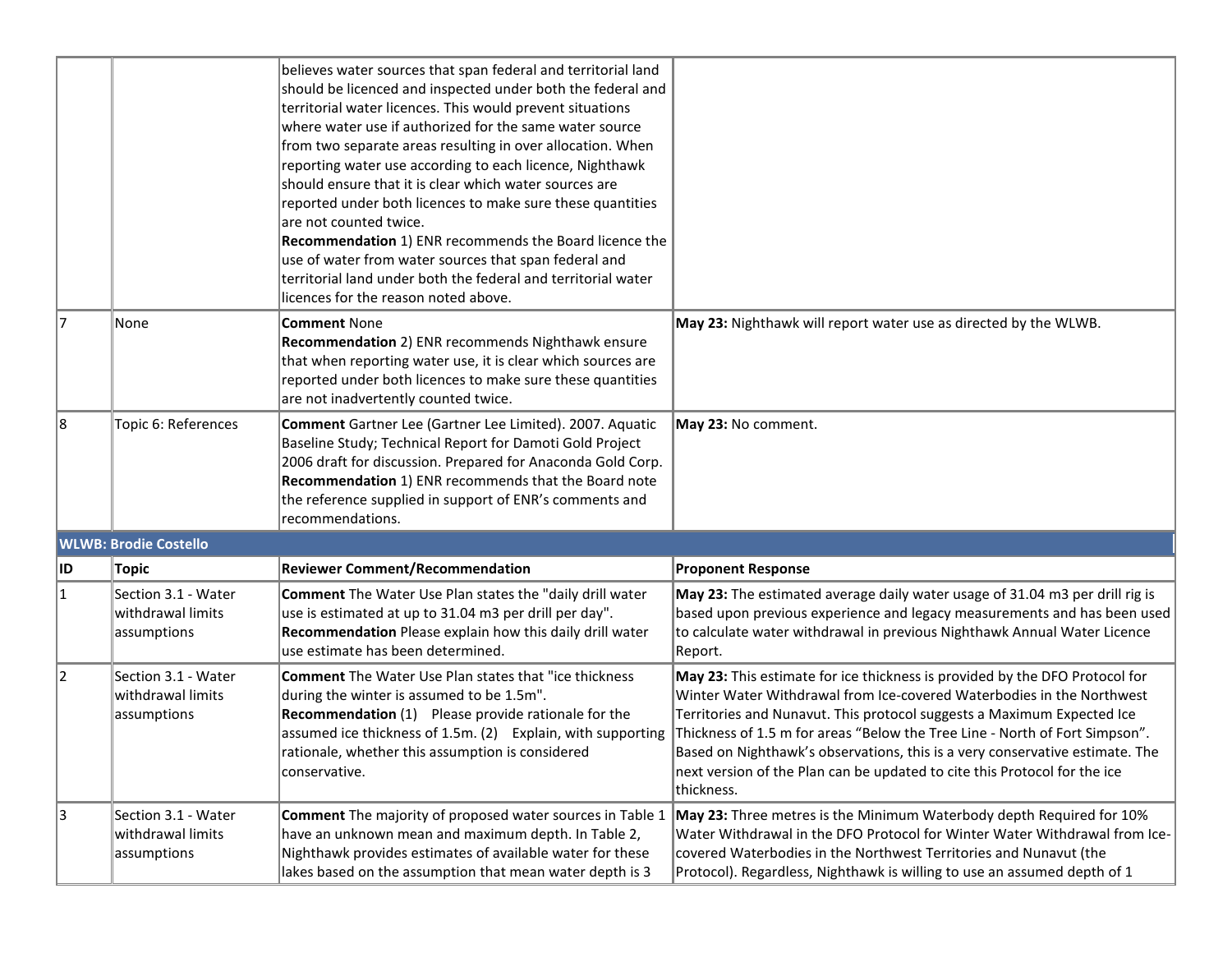|    |                                                    | m.<br><b>Recommendation</b> (1) Provide rationale for the assumed 3<br>m mean depth for water sources with an unknown depth.<br>$(2)$ Explain, with supporting rationale, whether this<br>assumption is considered conservative. (3) Please explain<br>what the implications to the list of proposed water sources<br>would be if a shallower mean depth were assumed.                                                                                                                                                                                                                                                                                                                                                                                                                                                                                                                                                                                                                                                                                                                                                                                                                                                                                                                                                                                                                         | metre for the purposes of calculating withdrawal limits, as described above.<br>This change still allows for sufficient water withdrawal to support exploration<br>in most cases. However it should be noted that the Protocol cautions against<br>using water from lakes with less than 1.5 metres of water below the<br>maximum expected ice thickness (also 1.5 metres).                                                                                                                                                                                                                                                                                                                                                                                                                                                                                                                                                                                                                                                                                                                                                                                                                                                                                                                                                                                                                                                                                                                                                                                                                                                                                                                                                                                                     |
|----|----------------------------------------------------|------------------------------------------------------------------------------------------------------------------------------------------------------------------------------------------------------------------------------------------------------------------------------------------------------------------------------------------------------------------------------------------------------------------------------------------------------------------------------------------------------------------------------------------------------------------------------------------------------------------------------------------------------------------------------------------------------------------------------------------------------------------------------------------------------------------------------------------------------------------------------------------------------------------------------------------------------------------------------------------------------------------------------------------------------------------------------------------------------------------------------------------------------------------------------------------------------------------------------------------------------------------------------------------------------------------------------------------------------------------------------------------------|---------------------------------------------------------------------------------------------------------------------------------------------------------------------------------------------------------------------------------------------------------------------------------------------------------------------------------------------------------------------------------------------------------------------------------------------------------------------------------------------------------------------------------------------------------------------------------------------------------------------------------------------------------------------------------------------------------------------------------------------------------------------------------------------------------------------------------------------------------------------------------------------------------------------------------------------------------------------------------------------------------------------------------------------------------------------------------------------------------------------------------------------------------------------------------------------------------------------------------------------------------------------------------------------------------------------------------------------------------------------------------------------------------------------------------------------------------------------------------------------------------------------------------------------------------------------------------------------------------------------------------------------------------------------------------------------------------------------------------------------------------------------------------|
| 14 | Section 3.1 - Estimated<br>available water volumes | <b>Comment</b> The estimated available water volumes for lakes<br>with no bathymetry data are based on the assumption of a<br>mean water depth of 3m. While section 3.2 describes<br>Nighthawk's proposed process for confirming whether water<br>sources have sufficient depth for water withdrawal, it is not<br>clear whether the depth measurements are intended to<br>Table 2.<br>Recommendation (1) Please confirm whether the intent of<br>these measurements is to confirm the estimates of available<br>water volume. If they are, please provide rationale for why<br>the proposed number and method of measurements are<br>sufficient to estimate the available water volume of the<br>water source. If the measurements are not intended to<br>confirm the available water volume estimates, can<br>Nighthawk comment on whether it plans to confirm the<br>water volume estimates that are provided in the Water Use<br>Plan prior to drilling? (2) If the estimated available water<br>volume was found to be less than that proposed in the<br>Water Use Plan, how does Nighthawk propose to proceed?<br>$(3)$ Please discuss the feasibility of confirming estimates of<br>available volumes of water sources in the field prior to<br>drilling (e.g., when does Nighthawk typically identify and first<br>access a water source it intends to withdraw from for<br>drilling?) | May 23: The intent of the measurements is to confirm that the lake meets the<br>maximum depth requirement of the DFO Protocol, which states that 'Only<br>waterbodies with maximum depths that are $\leq$ 1.5m than their corresponding<br>maximum expected ice thickness should be considered for water withdrawal'.<br>Nighthawk does not plan to confirm the water volume estimates because, as<br>described above, the Protocol do not allow for withdrawal from lakes that do<br>confirm the estimated available water volume as provided in  not meet this minimum threshold (unless the lake freezes to bottom, in which<br>case fish will not be present but water may not be available for withdrawal).<br>Section 3.2 of the Plan requires Nighthawk to provide depth measurements to<br>the Inspector before withdrawal may proceed. If the measured water depth<br>was found to be less than assumed in the Plan, Nighthawk will defer to the<br>Inspector to make a determination, depending on whether there is ice cover<br>and the requested withdrawal volume. It is not always feasible to complete<br>bathymetry prior to drilling. Undertaking bathymetry requires specialized<br>equipment (such as a boat with paired depth sounder/GPS in summer, or<br>ground penetrating radar in winter) and techniques, in remote lakes often<br>accessible only by helicopter. The field component is typically collected by<br>experienced personnel. Once the data is collected, specialized software is<br>required to access and process the data. Access to the lakes can be difficult<br>and is weather dependent. It is however possible to collect confirmatory,<br>isolated depth measurements prior to drilling, as is proposed in the Water Use<br>Plan. |
| 15 | Section 3.1 - 10% lake<br>volume estimates         | Comment For each water source, Nighthawk has calculated<br>the number of maximum drill days for the open water<br>season based on being able to use 10% of the available lake<br>volume.<br>Recommendation Please provide rationale for why 10% of<br>the available water volume (for any given source) is used to<br>estimate maximum water use during the open-water season.                                                                                                                                                                                                                                                                                                                                                                                                                                                                                                                                                                                                                                                                                                                                                                                                                                                                                                                                                                                                                 | May 23: The proposed maximum withdrawal is based on the limit suggested<br>within the DFO Protocol for Winter Water Withdrawal from Ice-covered<br>Waterbodies in the Northwest Territories and Nunavut, and is defined in<br>Water Licences W2018L2-0002 and W2018L2-0003 Part D. This remains a<br>conservative threshold for lakes in summer also because the lake volumes are<br>conservatively estimated, and will be used as an annual limit rather than a<br>seasonal limit (as suggested by the DFO Protocol for Winter Water<br>Withdrawal).                                                                                                                                                                                                                                                                                                                                                                                                                                                                                                                                                                                                                                                                                                                                                                                                                                                                                                                                                                                                                                                                                                                                                                                                                           |
| 16 | Section 3.1 - Maximum<br>potential drilling days   | <b>Comment</b> The Water Use Plan states "maximum potential<br>drilling days is based on the number of days to reach 10% of                                                                                                                                                                                                                                                                                                                                                                                                                                                                                                                                                                                                                                                                                                                                                                                                                                                                                                                                                                                                                                                                                                                                                                                                                                                                    | May 23: There has been and will continue to be instances where Nighthawk<br>will draw water for more than one drill from a single water source. In these                                                                                                                                                                                                                                                                                                                                                                                                                                                                                                                                                                                                                                                                                                                                                                                                                                                                                                                                                                                                                                                                                                                                                                                                                                                                                                                                                                                                                                                                                                                                                                                                                        |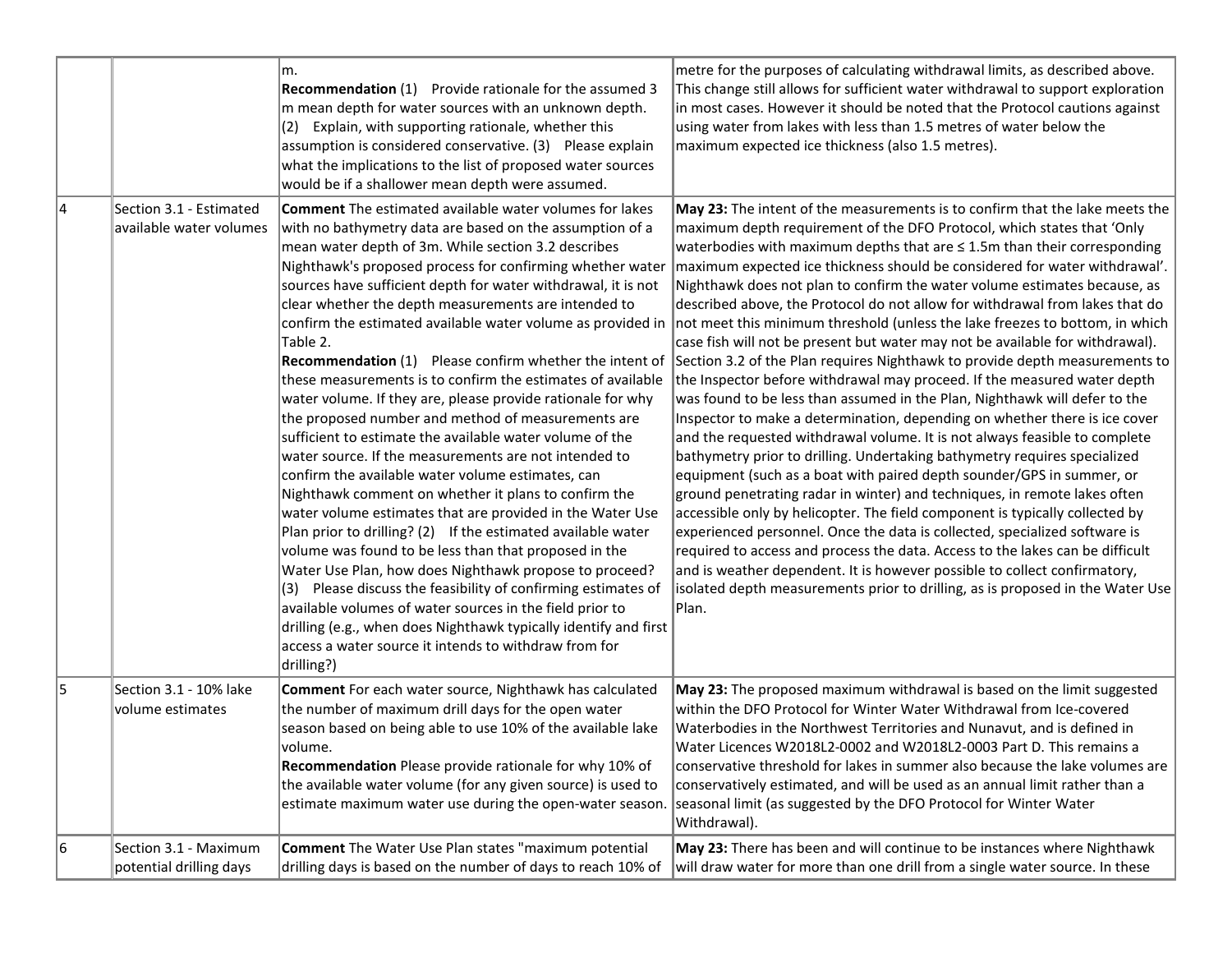|    | and potential<br>implications of multiple<br>drills       | the lake volume in drill water use at a rate of 31.04 m3 per<br>drill per day".<br>Recommendation (1) Is there any likelihood that more than<br>one drill would be in use and withdrawing from the same<br>water source at any given time? $(2)$ If so, please explain<br>what the implications to the list of proposed water sources<br>would be if more than one drill were in use and withdrawing<br>form the same water source. | cases, Nighthawk will continue to remain within limits outlined in the Water<br>Use Plan and by the Water Licences. In all cases, Nighthawk will obtain<br>approval from the Inspector prior to making any withdrawals and will report<br>lactual withdrawals.                                                                                                                                                                                                                                                                                                                                                                                                                                                                                                                                                                                                                                                                                                                                       |
|----|-----------------------------------------------------------|-------------------------------------------------------------------------------------------------------------------------------------------------------------------------------------------------------------------------------------------------------------------------------------------------------------------------------------------------------------------------------------------------------------------------------------|------------------------------------------------------------------------------------------------------------------------------------------------------------------------------------------------------------------------------------------------------------------------------------------------------------------------------------------------------------------------------------------------------------------------------------------------------------------------------------------------------------------------------------------------------------------------------------------------------------------------------------------------------------------------------------------------------------------------------------------------------------------------------------------------------------------------------------------------------------------------------------------------------------------------------------------------------------------------------------------------------|
| 17 | Section 3.1 - Maximum<br>potential drilling days          | days" for both open-water and under-ice water withdrawal.<br><b>Recommendation</b> (1) Is Nighthawk committing to not<br>exceeding the maximum potential drill days identified in the<br>Water Use Plan? (2) If not, can Nighthawk describe the<br>commitment, if any, with respect to maximum drill days<br>and/or maximum water use from a given water source.                                                                    | <b>Comment</b> Nighthawk has identified "Maximum potential drill <b>May 23:</b> The maximum potential drill days were provided to show that the<br>capacity of the lakes to support drilling is far beyond Nighthawk's<br>requirements or capacity in most instances. Nighthawk commits to<br>withdrawing no more than the daily water use limits prescribed in the water<br>licences, and 10% of the volume of any one lake.                                                                                                                                                                                                                                                                                                                                                                                                                                                                                                                                                                        |
| 8  | Section 2.0 - Identifying<br>water sources                | the Water Use Plan identifies over 80 potential water<br>sources that may be used.<br>Recommendation (1) Does Nighthawk currently have<br>surveys and/or a plan of where it intends to drill this summer<br>and for the coming winter? (2) When does Nighthawk plan<br>drilling operations for each season?                                                                                                                         | <b>Comment</b> In the cover letter, Nighthawk states "there is little May 23: The project is a mineral exploration program, so the ability to<br>certainty as to which sources will be required". Section 2.0 of accurately identify where all drilling and camp activities will occur is not<br>possible. In addition, the success of drilling cannot be pre-determined and<br>total activity is unknown until the initial drilling has been completed and the<br>results evaluated. Most areas will receive cursory examination, and never be<br>visited again. Successful drilling results lead to increased levels of drilling in<br>order to determine the economic significance of the initial success. High-level<br>plans for each season's drilling are typical made early in the year, based on<br>results from the previous year, but are adjusted continually based on results<br>and available financing. Drilling typically starts in early March and extends<br>until late September. |
| 9  | Section 3.2 - Field<br>Confirmation - Sufficient<br>depth | <b>Comment</b> The Water Use Plan states "a minimum of three<br>depth measurements within 500 metres of the proposed<br>withdrawal sites will confirm that lakes have sufficient depth<br>for water withdrawal". It is unclear what is meant by<br>"sufficient depth".<br>Recommendation Please explain how Nighthawk would<br>define and calculate "sufficient depth" as described in the<br>Water Use Plan.                       | May 23: "Sufficient depth" is a reference to the DFO Protocol, which states<br>that "Only waterbodies with maximum depths that are ≤1.5m than their<br>corresponding maximum expected ice thickness should be considered for<br>water withdrawal". This will be clarified in the next version of the Plan.                                                                                                                                                                                                                                                                                                                                                                                                                                                                                                                                                                                                                                                                                           |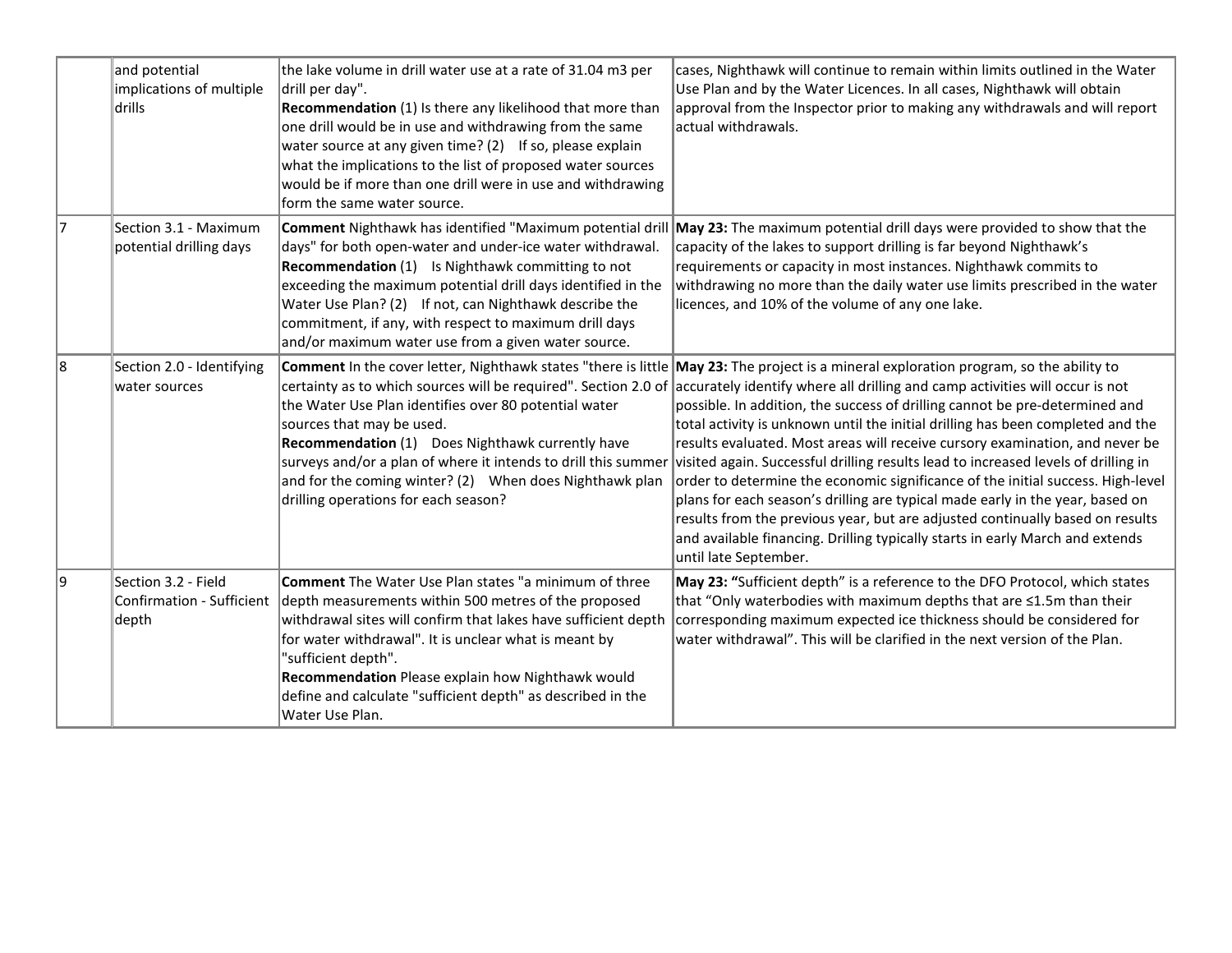Government of

Gouvernement des Northwest Territories Territoires du Nord-Ouest

May 16, 2019

Joseph Mackenzie Chair Wekeezhii Land and Water Board #1-4905 48th Street Yellowknife, NT X1A 3S3

Dear Ms. Elsasser,

#### **Re: Nighthawk Gold Corp. Water Licence – W2018L2-0002 and W2018L2-0003 Water Use Plan Version 2.0 Request for Comment**

The Department of Environment and Natural Resources (ENR), Government of the Northwest Territories has reviewed the plan at reference based on its mandated responsibilities under the Environmental Protection Act, the Forest Management Act, the Forest Protection Act, the Species at Risk (NWT) Act, the Waters Act and the Wildlife Act and provides the following comments and recommendations for the consideration of the Board.

#### **Topic 1: Lardass Lake Bathymetry**

## **Comment(s):**

According to Table 1, the mean and maximum depths of Lardass Lake are unknown. ENR notes that a bathymetry study for Lardass Lake is referenced in the Damoti Lake Site Interim Closure and Reclamation Plan Version 3.2. This study concluded that the lake has one deeper hole at the south end (4.55 m) and an average depth of 1.82 m (Gartner Lee, 2007).

Section 3.1 explains that several assumptions were applied to estimate the maximum number of drilling days for each lake during open-water and under-ice conditions. One of these assumptions includes "Where bathymetry data were not available, mean water depth is assumed to be 3 m." ENR cautions that this could result in significantly over estimating the amount of water available in the lake for use (i.e. the maximum number of days of use prior to conducting a lake assessment). For example, since the actual average depth of Lardass Lake is 1.82 m instead of the assumed 3 m, this results in 154 maximum potential drill days under-ice, instead of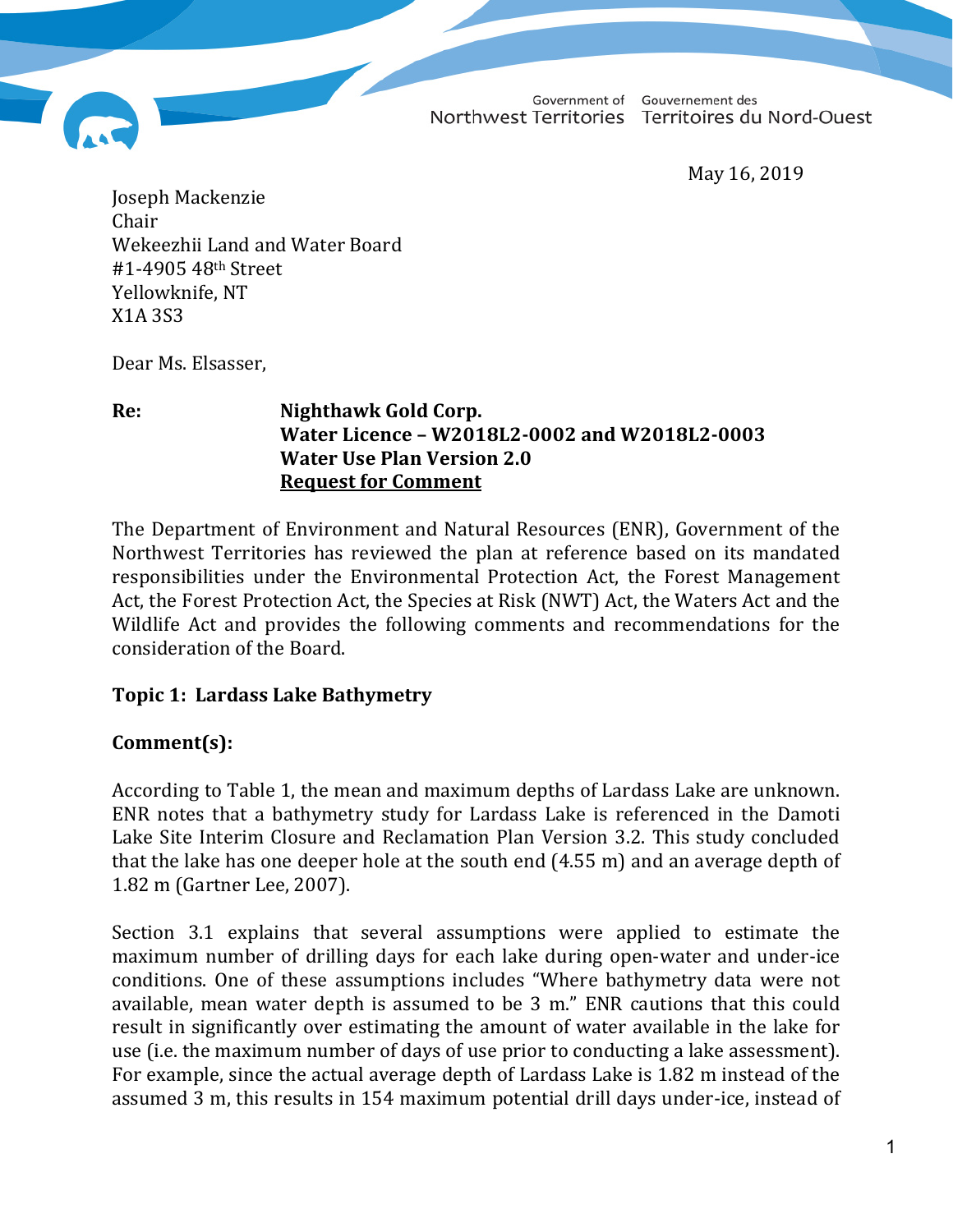the estimated 724 days listed in Table 2. According to Table 1, only three out of the 84 potential water sources have known mean and maximum depths.

## **Recommendation(s):**

- 1) ENR recommends Nighthawk include the bathymetry information for Lardass Lake in Table 1 and adjust Table 2 accordingly.
- 2) ENR recommends Nighthawk not use a mean depth of 3 m for lakes where bathymetry data is not available.

## **Topic 2: Total Water Volume Estimates**

# **Comment(s):**

Water licence W2018L2-003 Part D, Item 2 requires a minimum of 60 days prior to the use of water, the Licensee shall submit a Water Use Plan to the Board, for approval. The Water Use Plan shall contain the following information:

- a. Name and location of the lake(s) to be used as a Water Source;
- b. Anticipated daily withdrawal volumes and duration of use, including a comparison of the total water volume requested for use against the total water volume available;
- c. Any available bathymetric information, including maximum depths;
- d. Any available information on other water uses from the source(s).

The inclusion of Part D, Item 2 in the water licence is understood by ENR to require the submission of information outlining the total water volume available and total withdrawal volumes to allow reviewers the ability to assess the potential impacts to the source lakes. ENR previously commented in review of the water licence applications (ENR comment #20 & #26), that water sources not be approved until additional information is provided including bathymetric information on each source (depths and available water under-ice).

## **Recommendation(s):**

1) Given the issue noted for Lardass Lake, ENR recommends the Board not approve the additional water sources proposed in the Water Use Plan Version 2.0 until more information is provided on these sources.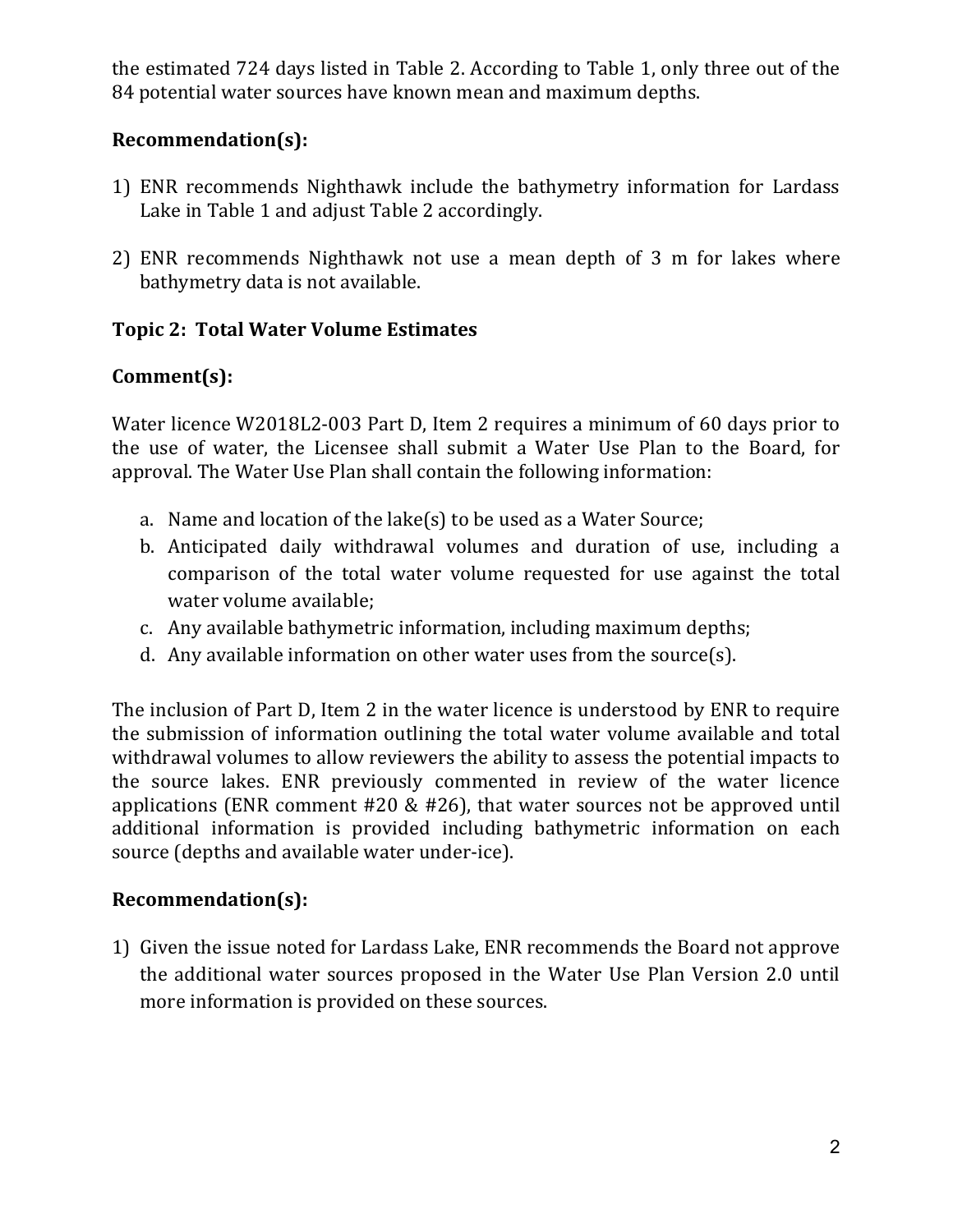## **Topic 3: Field Confirmation Approach**

# **Comment(s):**

In Version 1.0 of the Water Use Plan, Nighthawk proposed "A minimum of three depth measurements within 500 metres of the proposed withdrawal sites will be used to confirm that Spider Lake has sufficient depth for water withdrawal."

Nighthawk has carried this approach into Version 2.0 and proposes in Section 3.2 that "Where no historic bathymetric information is available, or if lake depth is 3.0 metres or less at the withdrawal location, a minimum of three depth measurements within 500 metres of the proposed withdrawal sites will confirm that lakes have sufficient depth for water withdrawal." Nighthawk therefore proposes to apply this approach to 81 different water sources whose bathymetry is unknown and many of which have significantly smaller surface areas.

ENR notes that it only supported this as an acceptable approach for Spider Lake in Version 1.0 based on the large surface area of the lake of 16,138,324 m2 (15,420,407 m<sup>2</sup> as noted in Version 2.0) and the limited volume proposed for removal within Version 1.0 (2,514.24  $m<sup>3</sup>$  – which at a conservative estimate of even 1 m mean depth would equate to a water usage of a fraction of a percentage).

## **Recommendation(s):**

1) As outlined in previous comment significant uncertainty exists in volume estimates based on the use of 3m mean depth. ENR recommends that more accurate estimates be provided for select larger body lakes in quadrants were future drilling may occur. This approach would add water sources in areas where drilling may occur in the future but will also provide total water use amounts from these sources rather than restricting use to a fraction of the percentage available.

#### **Topic 4: Lardass Lake Post-Closure**

## **Comment(s):**

The Water Use Plan includes Lardass Lake as a potential water source for drilling. As well, the Damoti Lake Site Interim Closure and Reclamation Plan Version 3.2 (ICRP v. 3.2) identifies that runoff from the waste rock piles and portal area discharges into Lardass Lake. To predict the quality of water in Lardass Lake postclosure, the ICRP v. 3.2 includes a water quality model that combines predicted site discharge, runoff from the remainder of the Lardass Lake catchment and the volume of Lardass Lake itself. ENR notes it is unclear if Nighthawk has considered the potential implications of withdrawing water from Lardass Lake in these model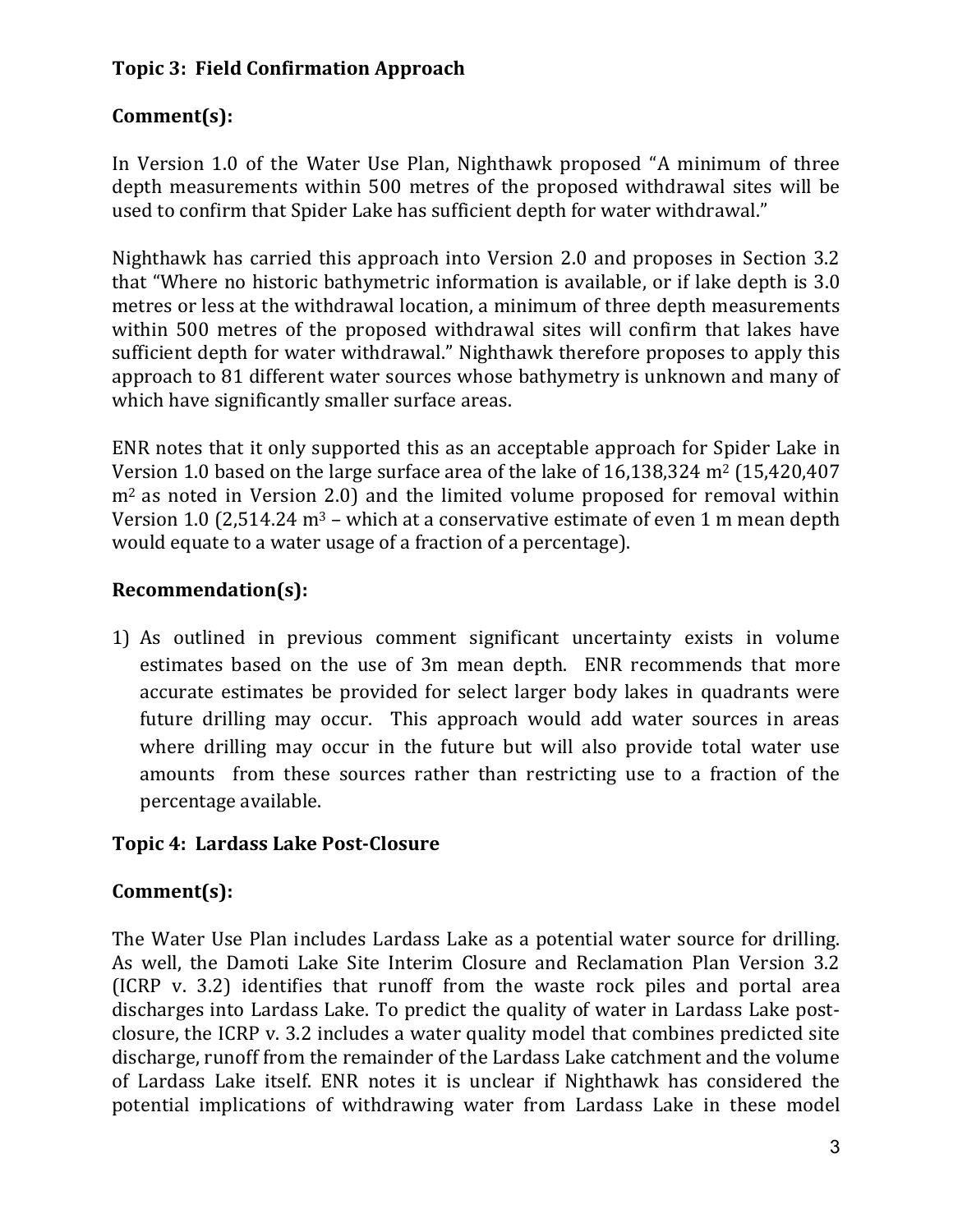predictions. It is currently unclear if withdrawing water for drilling from Lardass Lake would change the model predictions for post-closure conditions and therefore impact the ability for closure activities to achieve closure criteria.

### **Recommendation(s):**

1) ENR recommends Nighthawk clarify if potential water withdrawals from Lardass Lake could impact the closure and reclamation of the Damoti Lake Site.

### **Topic 5: Territorial and Federal Water Sources**

### **Comment(s):**

In the cover letter to the Water Use Plan Version 2.0, Nighthawk explains:

*Some of the lakes identified in this Water Use Plan span federal and territorial land (see Table 1 of the Plan), and so it is not clear if water use from these lakes will fall under W2018L2-0002 or W2018L2-0003. Nighthawk suggests that in these instances the withdrawal should be licenced and inspected as territorial waters under W2018L2-0003, as most water withdrawal will occur under this licence. We expect the Wek'èezhìı Land and Water Board to make a final determination on this matter.*

ENR believes water sources that span federal and territorial land should be licenced and inspected under both the federal and territorial water licences. This would prevent situations where water use if authorized for the same water source from two separate areas resulting in over allocation. When reporting water use according to each licence, Nighthawk should ensure that it is clear which water sources are reported under both licences to make sure these quantities are not counted twice.

#### **Recommendation(s):**

- 1) ENR recommends the Board licence the use of water from water sources that span federal and territorial land under both the federal and territorial water licences for the reason noted above.
- 2) ENR recommends Nighthawk ensure that when reporting water use, it is clear which sources are reported under both licences to make sure these quantities are not inadvertently counted twice.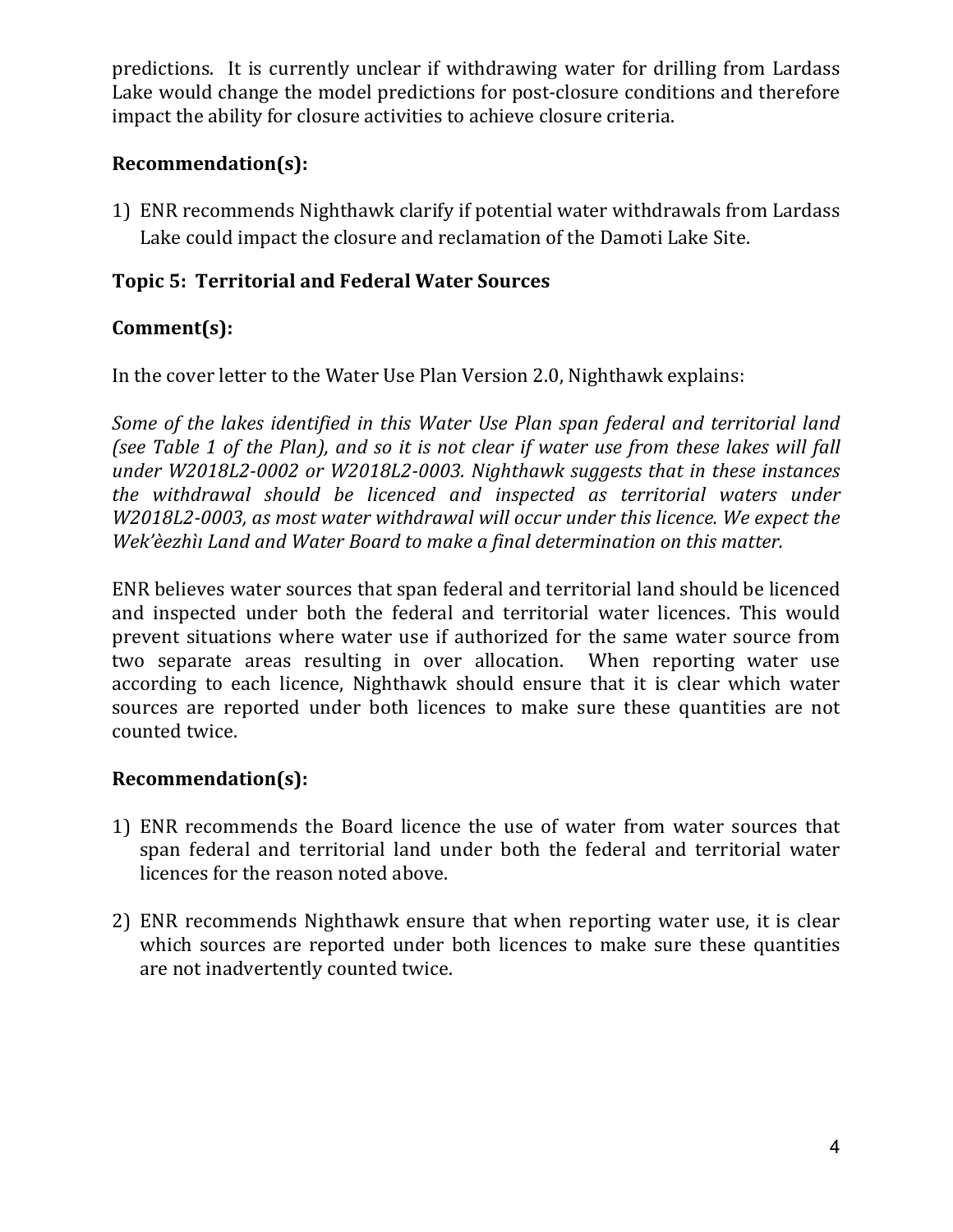#### **Topic 6: References**

#### **Comment(s):**

Gartner Lee (Gartner Lee Limited). 2007. Aquatic Baseline Study; Technical Report for Damoti Gold Project 2006 draft for discussion. Prepared for Anaconda Gold Corp.

#### **Recommendation(s):**

1) ENR recommends that the Board note the reference supplied in support of ENR's comments and recommendations.

Comments and recommendations were provided by ENR technical experts in the Water Management and Monitoring Division and the North Slave Region and were coordinated and collated by the Environmental Assessment and Monitoring Section (EAM), Environmental Stewardship and Climate Change Division.

Should you have any questions or concerns, please do not hesitate to contact Patrick Clancy, Environmental Regulatory Analyst at (867) 767-9233 Ext: 53096 or email [patrick\\_clancy@gov.nt.ca.](mailto:patrick_clancy@gov.nt.ca)

Sincerely,

Wlay

Patrick Clancy Environmental Regulatory Analyst Environmental Assessment and Monitoring Section Environmental Stewardship and Climate Change Division Department of Environment and Natural Resources Government of the Northwest Territories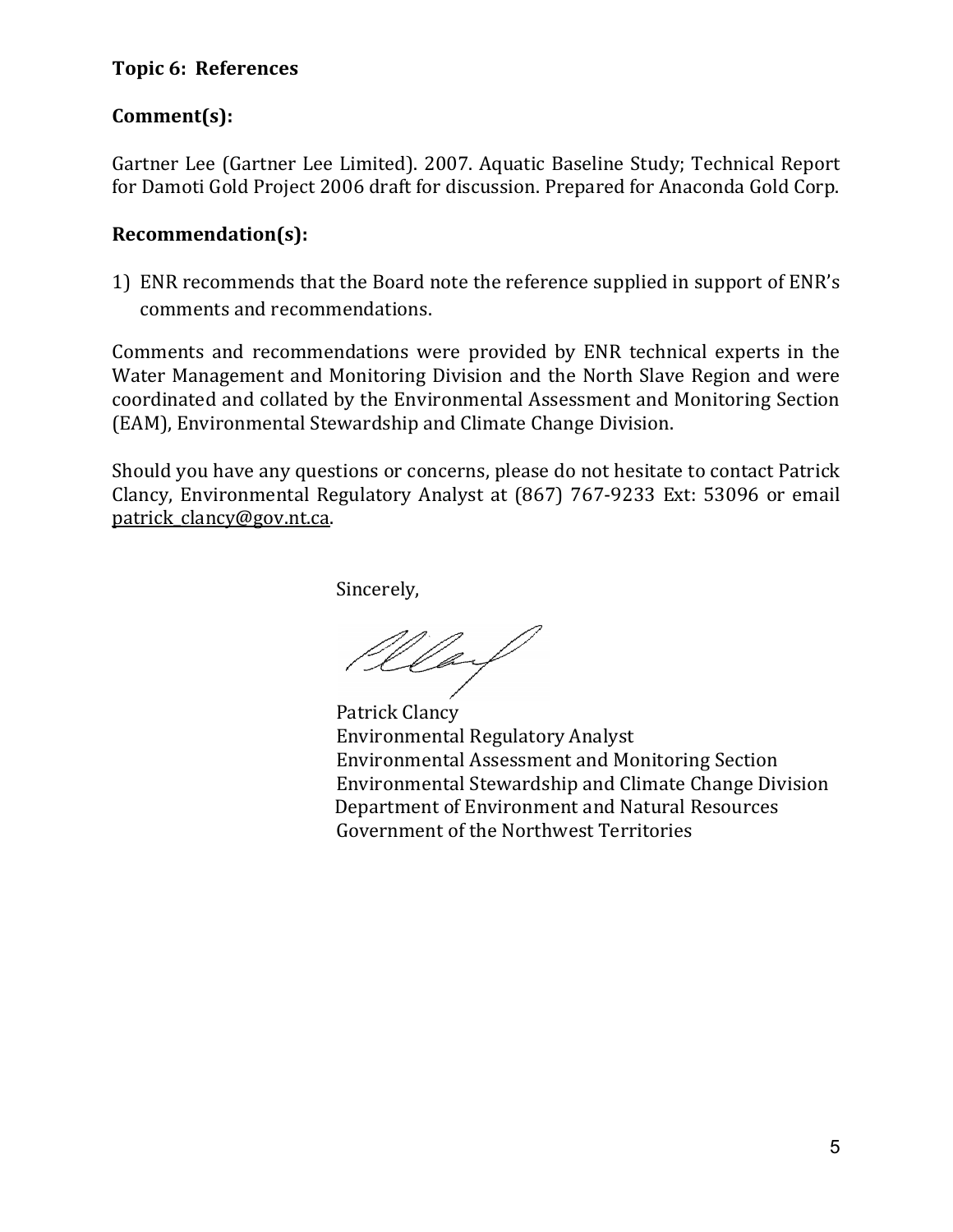

23 May 2019 W2018L2-0002, W2018L2-0003

**Joseph Mackenzie, Chair** Wek'èezhìı Land and Water Board #1-4905 48th St. Yellowknife, NWT X1A 3S3

#### **RESPONSE TO COMMENTS ON WATER USE PLAN VERSION 2 FOR THE NIGHTHAWK GOLD CORP INDIN LAKE GOLD PROPERTY**

Dear Mr. Mackenzie,

Nighthawk Gold Corp. (Nighthawk) submitted Version 2 of the Water Use Plan for approval by the Wek'èezhìı Land and Water Board (the Board), pursuant to W2018L2-0002 (federal lands) and W2018L2-0003 (territorial lands) Part D Item 2. The purpose of the Water Use Plan is to identify water sources and obtain approval for water withdrawal for ongoing mineral exploration drilling at the Indin Lake Gold Property.

In addition to comments provided by the Board, comments on this document were provided by Government of the Northwest Territories Department of Environment and Natural Resources (ENR), and Fisheries and Oceans Canada (DFO). Nighthawk notes that no responses indicated other users of the water sources.

As the Board is aware, DFO requested that a Request for Review be submitted. Nighthawk provided this on 21 May 2019, and DFO helpfully responded today on the Online Review System with confirmation that Fisheries Act authorization is not required given that serious harm to fish can be avoided by following standard measures. We consider the matter closed, but will update DFO if there is a change in operations.

ENR indicated in their comments that Nighthawk should not use an assumed mean depth of 3 meters for lakes where bathymetry data is not available. To provide further assurance that our proposed approach is cautious and protective of fish and aquatic environments, Nighthawk is willing to revise the requested withdrawal limits using an assumed average lake depth of 1 metre. This approach was developed through discussions with both ENR and DFO, and the ENR assessment of this approach will be provided to the Board as soon as possible. This is considered a conservative approach to calculating withdrawal limits and protective of lakes because:

- All available bathymetry indicates that lakes in the area have an average depth greater than 1 metre.
- Many of the water sources have more water available for withdrawal than is allowable under the current water licences, even with the conservative assumption of 1 metre average depth and a withdrawal limit of 10% of lake volume
	- W2018L2-0002 for federal lands allows withdrawal of 179 m<sup>3</sup> per day, or 65,335 m<sup>3</sup> per year from all sources combined (or approximately  $38,485$  m<sup>3</sup> per year considering a drilling season of up to 215 days from early March to late September)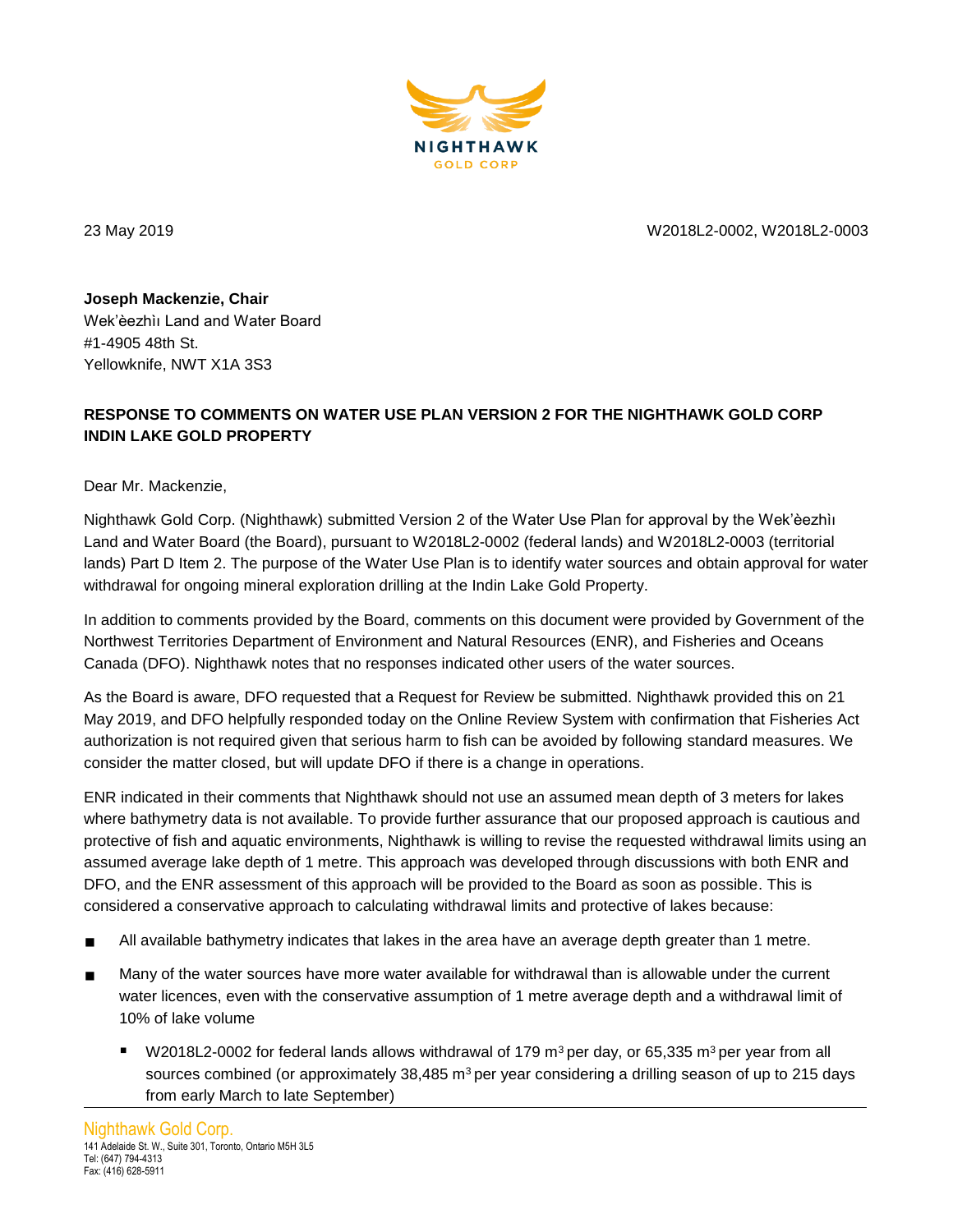- W2018L2-0003 for territorial lands allows withdrawal of 120 m<sup>3</sup> per day, or 43,800 m<sup>3</sup> per year from all sources combined (or approximately 25,800 m<sup>3</sup> per year considering a drilling season of up to 215 days)
- Nighthawk will not exceed the Water Licence daily limits.
- The associated Land Use Permit W2018C0007 permits a maximum of five drills at site, and there are currently three at site.
- Prior to any withdrawal, water depth checks will be completed, and the Inspector notified to confirm that average lake depth is greater than 1 metre.
- Actual water use will be far below these limits in most instances.

Table 1 the revised withdrawal limits using these new assumptions.

#### *Table 1: Revised Lake Withdrawal Limits*

| <b>Water source</b> | Surface area (m <sup>2</sup> ) | Lake volume<br>assuming average<br>depth of 1 metre (m <sup>3</sup> ) | Annual withdrawal<br>limit based on 10%<br>of volume* (m <sup>3</sup> ) |
|---------------------|--------------------------------|-----------------------------------------------------------------------|-------------------------------------------------------------------------|
| AL <sub>1</sub>     | 80,013                         | 80,013                                                                | 8,001                                                                   |
| AL <sub>2</sub>     | 10,733                         | 10,733                                                                | 1,073                                                                   |
| AL <sub>3</sub>     | 14,756                         | 14,756                                                                | 1,476                                                                   |
| AL <sub>4</sub>     | 114,421                        | 114,421                                                               | 11,442                                                                  |
| AL <sub>5</sub>     | 66,836                         | 66,836                                                                | 6,684                                                                   |
| Andy Lake           | 678,263                        | 678,263                                                               | 67,826                                                                  |
| <b>Baton Lake</b>   | 1,597,739                      | 15,977,388                                                            | 1,597,739                                                               |
| BVL1                | 18,543                         | 18,543                                                                | 1,854                                                                   |
| BVL <sub>2</sub>    | 17,855                         | 17,855                                                                | 1,785                                                                   |
| BVL3                | 70,706                         | 70,706                                                                | 7,071                                                                   |
| BVL4                | 209,099                        | 209,099                                                               | 20,910                                                                  |
| CL <sub>1</sub>     | 29,191                         | 29,191                                                                | 2,919                                                                   |
| <b>CL10</b>         | 1,498,280                      | 1,498,280                                                             | 149,828                                                                 |
| <b>CL11</b>         | 537,257                        | 537,257                                                               | 53,726                                                                  |
| <b>CL12</b>         | 73,755                         | 73,755                                                                | 7,375                                                                   |
| CL <sub>13</sub>    | 308,889                        | 308,889                                                               | 30,889                                                                  |
| <b>CL14</b>         | 111,043                        | 111,043                                                               | 11,104                                                                  |
| CL <sub>15</sub>    | 17,352                         | 17,352                                                                | 1,735                                                                   |
| CL <sub>16</sub>    | 1,589,340                      | 1,589,340                                                             | 158,934                                                                 |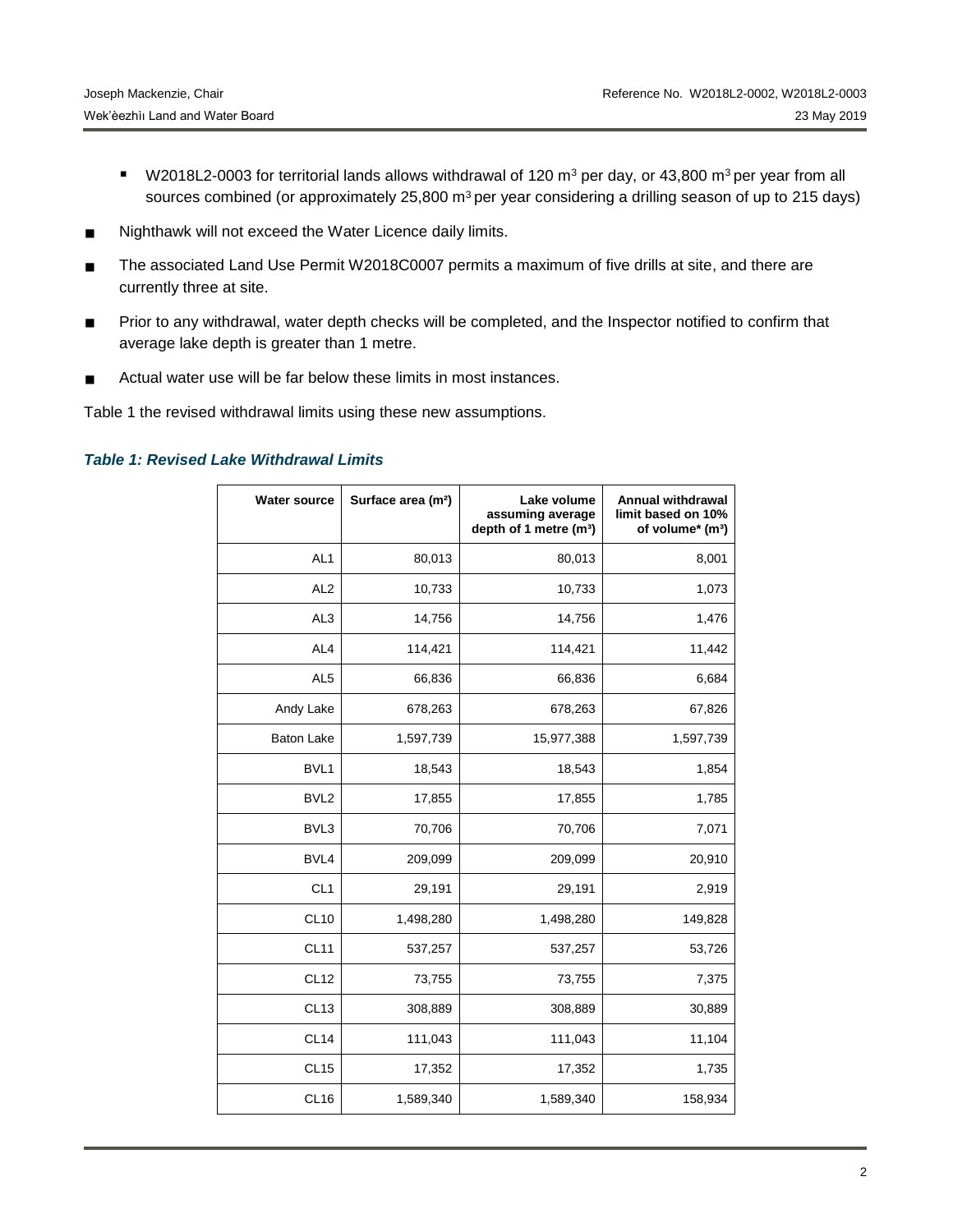| <b>Water source</b> | Surface area (m <sup>2</sup> ) | Lake volume<br>assuming average<br>depth of 1 metre (m <sup>3</sup> ) | Annual withdrawal<br>limit based on 10%<br>of volume* (m <sup>3</sup> ) |
|---------------------|--------------------------------|-----------------------------------------------------------------------|-------------------------------------------------------------------------|
| CL <sub>17</sub>    | 6,135                          | 6,135                                                                 | 613                                                                     |
| CL <sub>18</sub>    | 93,561                         | 93,561                                                                | 9,356                                                                   |
| CL <sub>2</sub>     | 1,106,220                      | 1,106,220                                                             | 110,622                                                                 |
| CL <sub>3</sub>     | 184,693                        | 184,693                                                               | 18,469                                                                  |
| CL <sub>4</sub>     | 544,294                        | 544,294                                                               | 54,429                                                                  |
| CL <sub>5</sub>     | 206,497                        | 206,497                                                               | 20,650                                                                  |
| CL6                 | 178,410                        | 178,410                                                               | 17,841                                                                  |
| CL7                 | 64,323                         | 64,323                                                                | 6,432                                                                   |
| CL <sub>8</sub>     | 59,564                         | 59,564                                                                | 5,956                                                                   |
| CL <sub>9</sub>     | 38,935                         | 38,935                                                                | 3,893                                                                   |
| EIL1                | 46,019                         | 46,019                                                                | 4,602                                                                   |
| EIL <sub>2</sub>    | 79,161                         | 79,161                                                                | 7,916                                                                   |
| EIL3                | 94,829                         | 94,829                                                                | 9,483                                                                   |
| EIL4                | 34,250                         | 34,250                                                                | 3,425                                                                   |
| EIL <sub>5</sub>    | 20,920                         | 20,920                                                                | 2,092                                                                   |
| EIL6                | 40,353                         | 40,353                                                                | 4,035                                                                   |
| EIL7                | 35,874                         | 35,874                                                                | 3,587                                                                   |
| Fishook Lake        | 5,977,493                      | 5,977,493                                                             | 597,749                                                                 |
| FL <sub>1</sub>     | 99,881                         | 99,881                                                                | 9,988                                                                   |
| FL <sub>2</sub>     | 1,372,811                      | 1,372,811                                                             | 137,281                                                                 |
| FL <sub>3</sub>     | 128,814                        | 128,814                                                               | 12,881                                                                  |
| FL <sub>4</sub>     | 152,679                        | 152,679                                                               | 15,268                                                                  |
| FL <sub>5</sub>     | 209,501                        | 209,501                                                               | 20,950                                                                  |
| FL <sub>6</sub>     | 282,647                        | 282,647                                                               | 28,265                                                                  |
| Float Lake          | 4,935,848                      | 4,935,848                                                             | 493,585                                                                 |
| Fortune Lake        | 641,960                        | 641,960                                                               | 64,196                                                                  |
| Indin Lake          | 117,422,270                    | 4,086,294,983                                                         | 408,629,498                                                             |
| Lardass             | 149,833                        | 272,696                                                               | 27,270                                                                  |
| Laurie Lake         | 447,149                        | 447,149                                                               | 44,715                                                                  |
| ML1                 | 40,780                         | 40,780                                                                | 4,078                                                                   |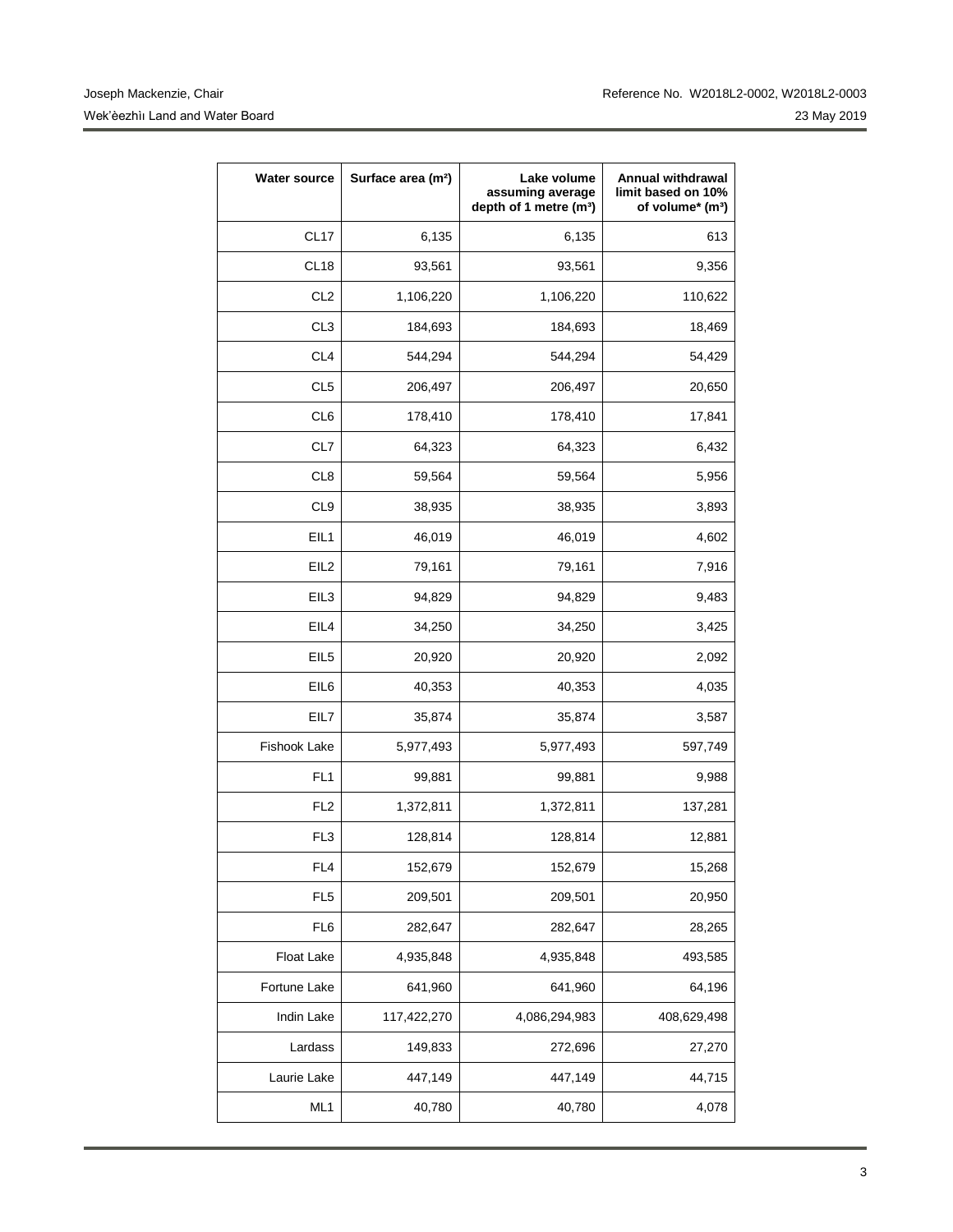| <b>Water source</b> | Surface area (m <sup>2</sup> ) | Lake volume<br>assuming average<br>depth of 1 metre (m <sup>3</sup> ) | <b>Annual withdrawal</b><br>limit based on 10%<br>of volume* (m <sup>3</sup> ) |
|---------------------|--------------------------------|-----------------------------------------------------------------------|--------------------------------------------------------------------------------|
| ML <sub>2</sub>     | 33,429                         | 33,429                                                                | 3,343                                                                          |
| ML3                 | 148,694                        | 148,694                                                               | 14,869                                                                         |
| ML4                 | 236,088                        | 236,088                                                               | 23,609                                                                         |
| ML <sub>5</sub>     | 129,094                        | 129,094                                                               | 12,909                                                                         |
| ML6                 | 34,724                         | 34,724                                                                | 3,472                                                                          |
| ML7                 | 14,478                         | 14,478                                                                | 1,448                                                                          |
| ML8                 | 6,878                          | 6,878                                                                 | 688                                                                            |
| ML9                 | 51,599                         | 51,599                                                                | 5,160                                                                          |
| Nautilus Lake       | 780,944                        | 780,944                                                               | 78,094                                                                         |
| Nice Lake           | 430,333                        | 430,333                                                               | 43,033                                                                         |
| Northeast Lake      | 28,221                         | 28,221                                                                | 2,822                                                                          |
| Ranji Lake          | 9,895,739                      | 9,895,739                                                             | 989,574                                                                        |
| <b>Riss Lake</b>    | 1,547,656                      | 1,547,656                                                             | 154,766                                                                        |
| Schwerdt Lake       | 1,129,174                      | 1,129,174                                                             | 112,917                                                                        |
| SL <sub>1</sub>     | 4,859                          | 4,859                                                                 | 486                                                                            |
| SL <sub>2</sub>     | 6,559                          | 6,559                                                                 | 656                                                                            |
| SL <sub>3</sub>     | 35,220                         | 35,220                                                                | 3,522                                                                          |
| SL <sub>4</sub>     | 72,779                         | 72,779                                                                | 7,278                                                                          |
| SL <sub>5</sub>     | 124,426                        | 124,426                                                               | 12,443                                                                         |
| SL6                 | 56,495                         | 56,495                                                                | 5,649                                                                          |
| SL7                 | 111,799                        | 111,799                                                               | 11,180                                                                         |
| SL <sub>8</sub>     | 156,441                        | 156,441                                                               | 15,644                                                                         |
| SL9                 | 130,168                        | 130,168                                                               | 13,017                                                                         |
| Snare River         | 1,301,466                      | 1,301,466                                                             | 130,147                                                                        |
| Spider Lake         | 15,420,407                     | 15,420,407                                                            | 1,542,041                                                                      |
| Steeves Lake        | 1,424,161                      | 7,832,888                                                             | 783,289                                                                        |
| TIL1                | 43,354                         | 43,354                                                                | 4,335                                                                          |
| TIL <sub>2</sub>    | 50,682                         | 50,682                                                                | 5,068                                                                          |
| TIL <sub>3</sub>    | 193,986                        | 193,986                                                               | 19,399                                                                         |
| TIL <sub>4</sub>    | 148,098                        | 148,098                                                               | 14,810                                                                         |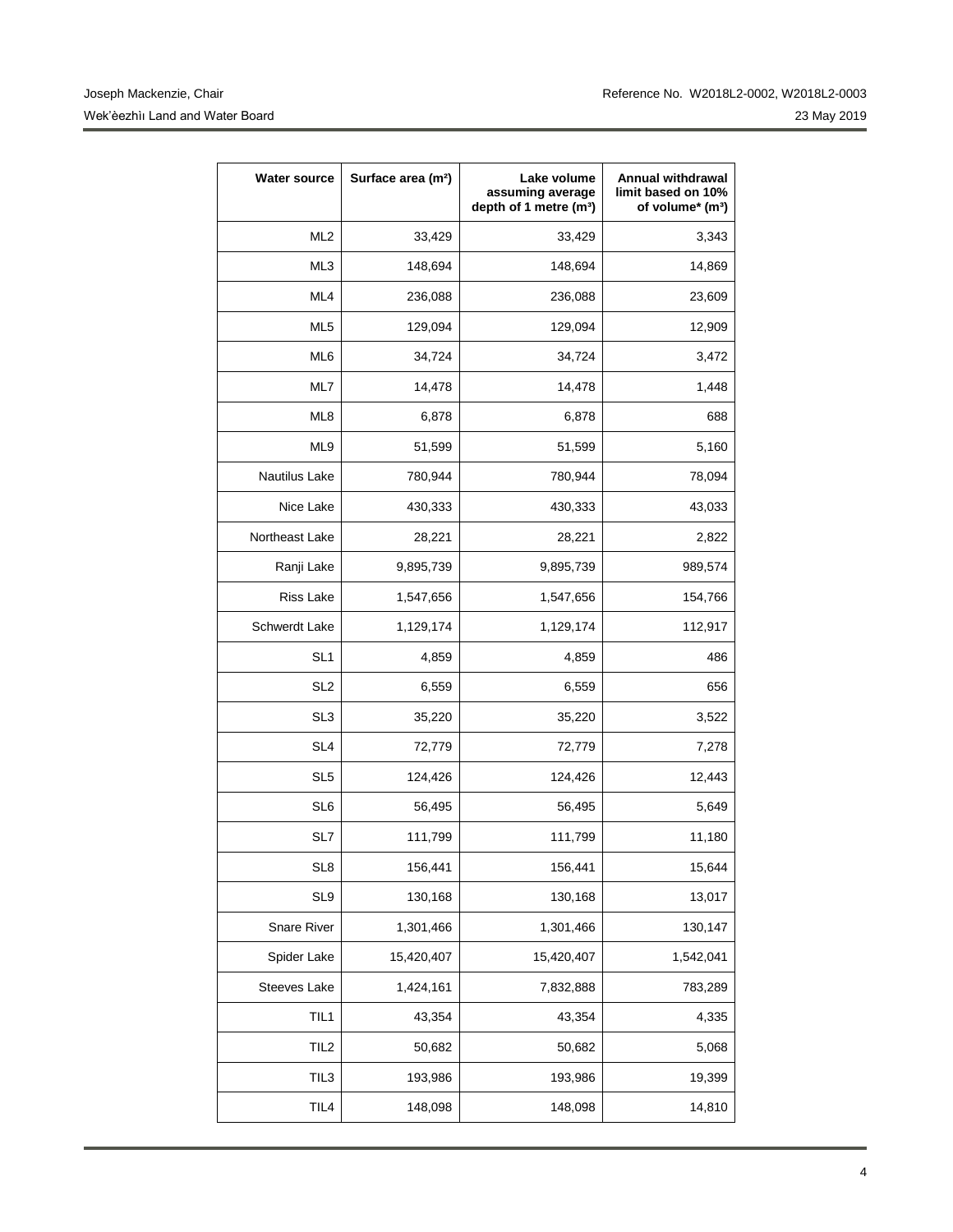| <b>Water source</b> | Surface area (m <sup>2</sup> ) | Lake volume<br>assuming average<br>depth of 1 metre $(m3)$ | Annual withdrawal<br>limit based on 10%<br>of volume* (m <sup>3</sup> ) |
|---------------------|--------------------------------|------------------------------------------------------------|-------------------------------------------------------------------------|
| TIL5                | 90,174                         | 90.174                                                     | 9,017                                                                   |
| TIL6                | 150,797                        | 150,797                                                    | 15,080                                                                  |
| TIL7                | 115,299                        | 115,299                                                    | 11,530                                                                  |
| TIL <sub>8</sub>    | 115,956                        | 115,956                                                    | 11,596                                                                  |
| TL9                 | 184,885                        | 184,885                                                    | 18,489                                                                  |

\* Regardless of the available water, total daily withdrawal limits cannot exceed that allowed by W2018L2-002 and W2018L2- 003.

Finally, Nighthawk respectfully requests that the Board approve the Water Use Plan Version 2 so that exploration may continue uninterrupted. At the request of the Board, Nighthawk can submit an updated version of the Water Use Plan with the changes noted above and any other changes requested by the Board.

We trust this document provides the requirements of the Water Use Plan to allow our ongoing exploration to continue. If you have any questions, please do not hesitate to contact me at (647) 794-4359.

Regards,

**Nighthawk Gold Corp.**

M.Bom

Michael J Byron, PhD, PGeo *President and CEO*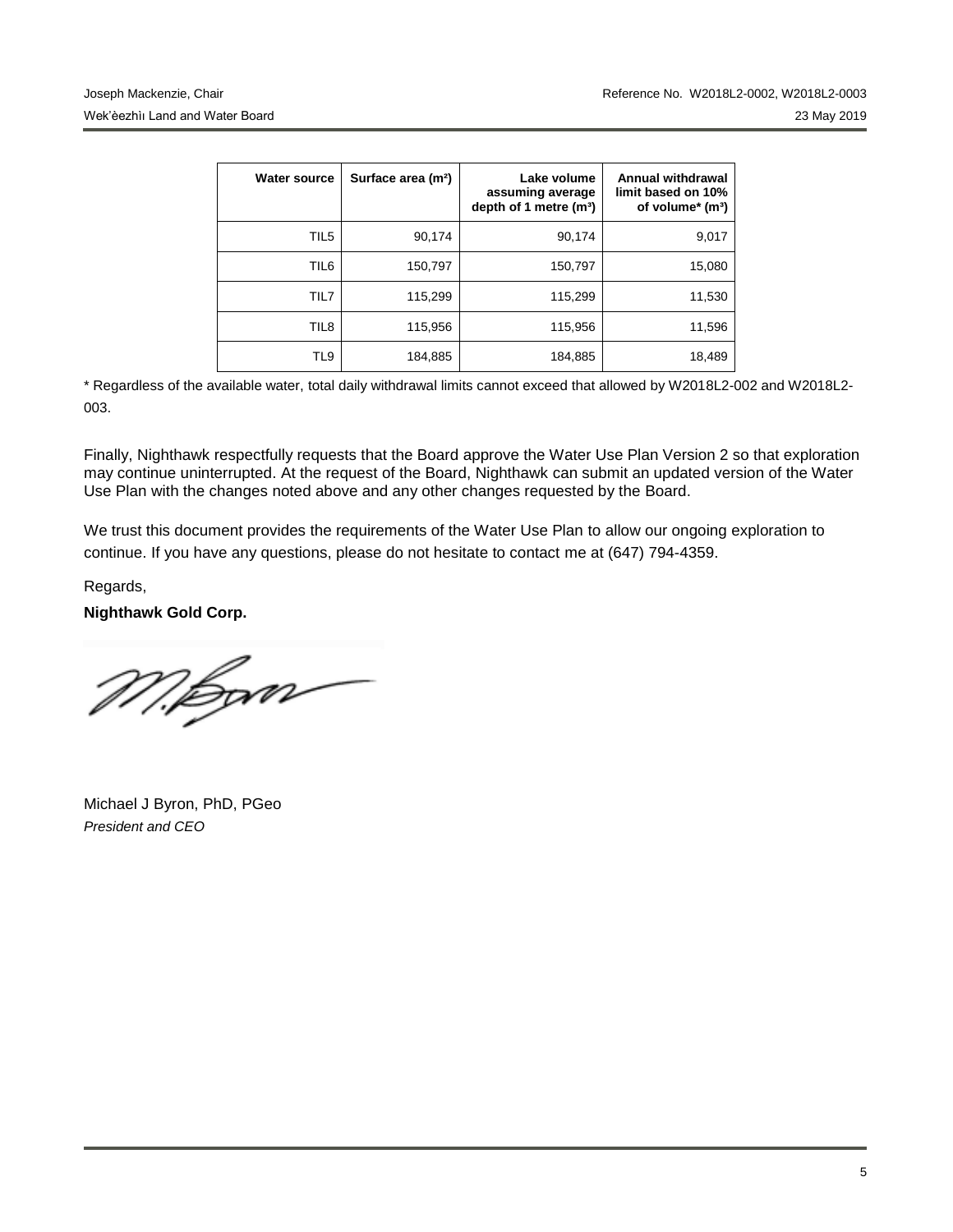

**From:** Panayi, Damian [mailto:Damian\_Panayi@golder.com] **Sent:** Sunday, May 19, 2019 9:49 AM **To:** Rick Walbourne **Subject:** Nighthawk Water Use Plan

Hi Rick,

Thanks again for taking the time to meet regarding the Nighthawk Water Use Plan Version 2 (for W2018L2-0002 and W2018L2-003), to discuss the comments submitted by GNWT-ENR on 16 May 2019.

As noted in the comments, ENR has concerns with the assumed average depth of 3 metres to calculate the volume of water available for use in lakes where no bathymetry is available.

We would like to know if ENR would be comfortable with the Plan if the assumption was reduced to an average of 1 metre depth, thus reducing the threshold for water withdrawal from the lakes where no bathymetry is available and providing more protection to shallow lakes (notwithstanding the other ENR comments on the Plan)?

Would be great to have a response by noon on 23 May, as the Nighthawk responses are due by end of day on 23 May. We may include your response in our submission to the WLWB.

Thanks again for your help with this,

Damian Panayi Golder Associates Ltd. Yellowknife, Northwest Territories Office: 1-867-873-6319 x 224 Cell: 1-867-444-8805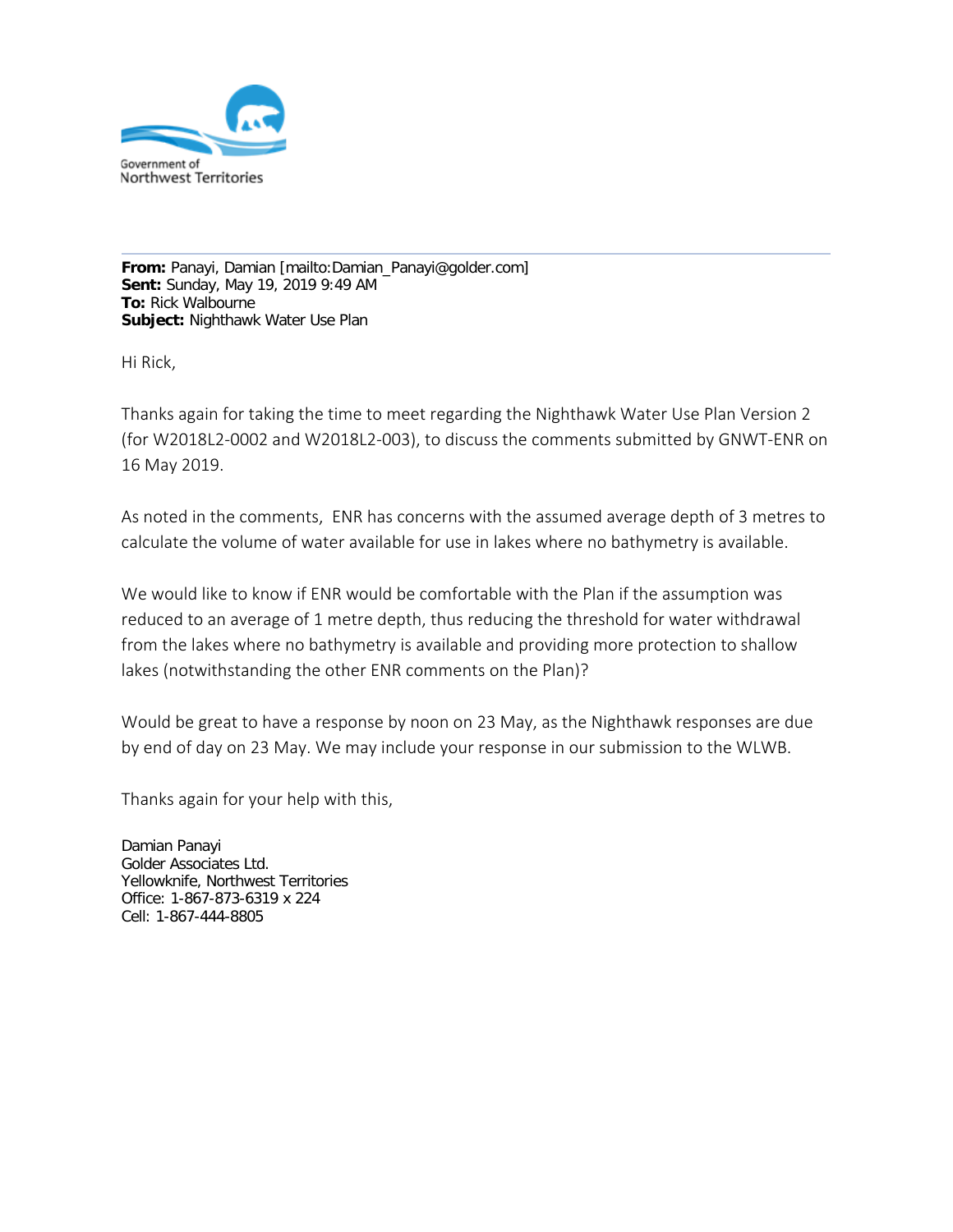| RE: Nighthawk Water Use Plan |
|------------------------------|
| May 24, 2019 7:41:54 AM      |
|                              |
|                              |

**EXTERNAL EMAIL**

Hi Damien,

Thanks for meeting with us to provide additional information on your water use proposal.

It is our understanding that you have requested to provide conservative balances for the water sources included in the plan using 1m average depth in lieu of full bathymetry. Also, of note, while 10% of water available is being proposed as a maximum usage, historic program information indicates that usage is much lower.

We also understand that Nighthawk will still confirm a maximum depth of 3m prior to use to ensure water bodies with less than a 3m maximum depth are avoided as they may be especially sensitive to water withdrawal in this region (i.e. areas with estimated 1.5 m ice depth).

Based on the additional information provided outlining proposed methods for volume calculations, we have no further concerns on this topic.

Of note, if any additional sources may be required in the future (i.e. sources not currently listed in the plan), the plan will need to be updated for approval by the Board.

Rick

Rick Walbourne A/Manager, Water Regulatory Water Management and Monitoring Division Department of Environment and Natural Resources Government of the Northwest Territories

3<sup>rd</sup> floor, Scotiacentre PO Box 1320 5102, 50<sup>th</sup> Avenue Yellowknife, NT X1A 2L9

Phone: 867-767-9234 Ext. 53113

[www.gov.nt.ca](http://www.gov.nt.ca/)